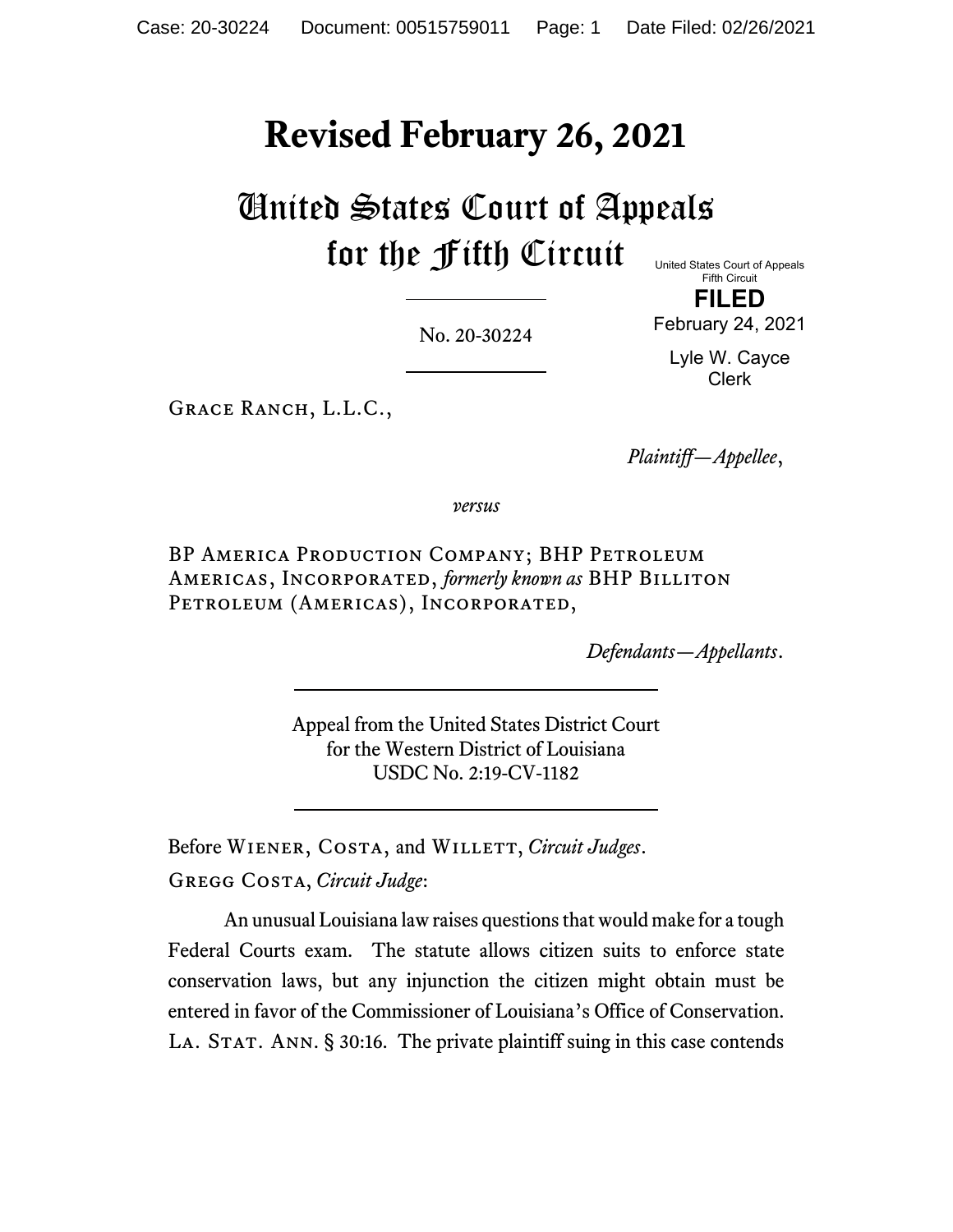that this potential state involvement at the end of the litigation precludes diversity jurisdiction in federal court because there is no such jurisdiction when a State is a party. The district court disagreed and held that it had subject matter jurisdiction. Yet it remanded the case to state court anyway, concluding that *Burford* abstention<sup>[1](#page-1-0)</sup> was appropriate because the state court offered a better forum for resolving unsettled questions about how the state law applies. With this appeal, another jurisdictional question is added to the mix: Does the general rule that state court remands are not appealable still include an exception for remands on abstention grounds? Resolution of these three issues—diversity jurisdiction; appellate jurisdiction; and *Burford*  abstention—will determine where this case should be heard.

# I.

For many years, oil and gas operators in Louisiana disposed of their byproducts in unlined earthen pits, allowing toxic waste to seep into nearby soil and groundwater. In the mid-1980s, the Louisiana Department of Natural Resources banned this practice and ordered the closure of these pits. See LA. ADMIN. CODE tit. 43, pt. XIX, §§ 301-23. Louisiana landowners whose property oil and gas operators once leased for fuel extraction have spent decades seeking to recover for contamination caused by unlined pits.<sup>2</sup>

Few avenues of relief remain for landowners who came into possession of contaminated property after the pits were closed—so-called

<sup>1</sup> *See Burford v. Sun Oil Co.*, 319 U.S. 315 (1943).

<span id="page-1-1"></span><span id="page-1-0"></span><sup>2</sup> For background, see J. Michael Veron, *Oilfield Contamination Litigation in Louisiana: Property Rights on Trial*, 25 TUL. ENVTL. L.J. 1, 3–5 (2011); Loulan J. Pitre, Jr. & D'Ann R. Penner, *Legacy Litigation—What is Reasonable Behavior in the Oilfield?*, 28 TUL. ENVTL. L.J. 333, 345–47 (2015).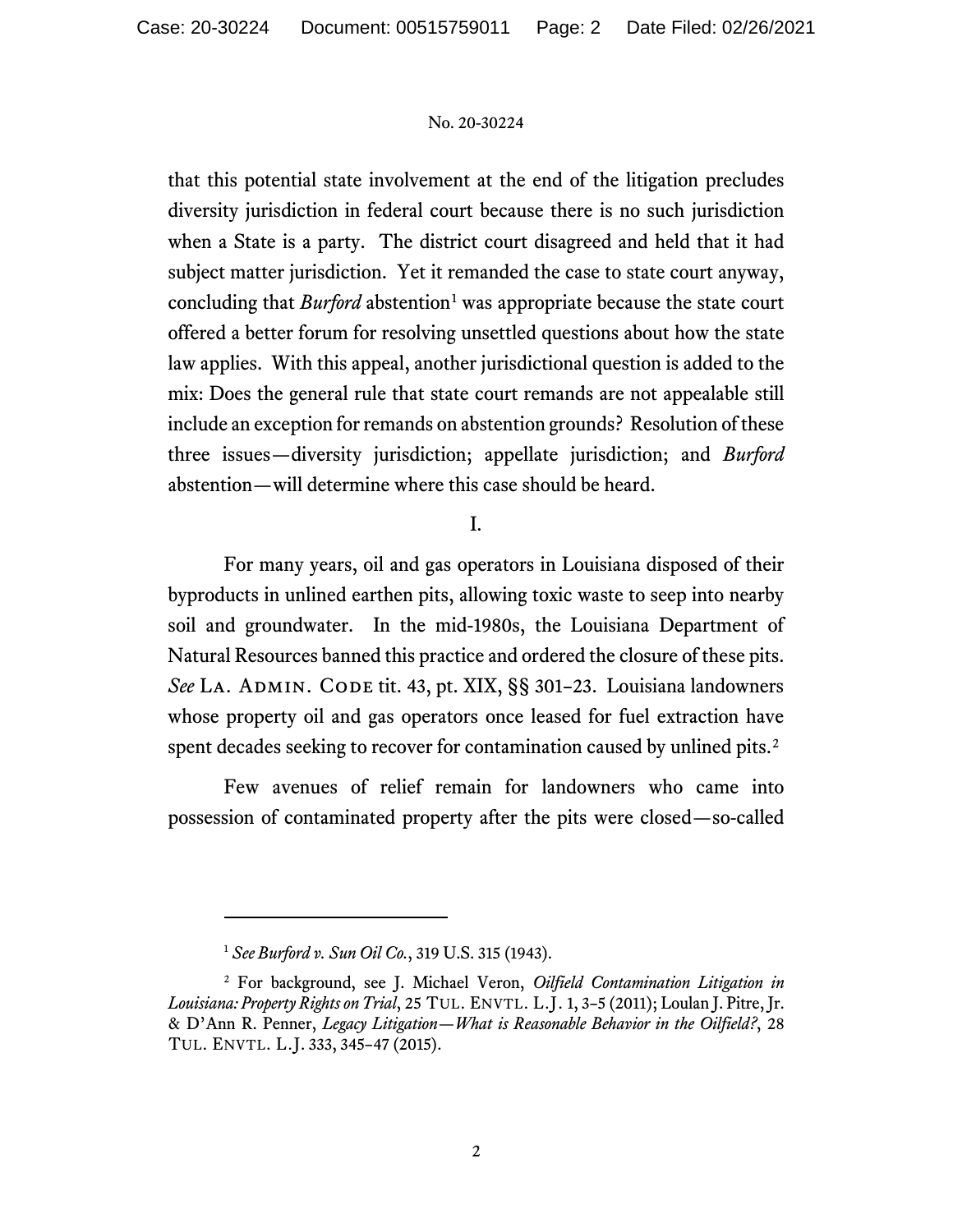"legacy plaintiffs."<sup>[3](#page-2-0)</sup> The Supreme Court of Louisiana has held that subsequent purchasers of contaminated land cannot sue oil and gas operators in tort or contract for damage inflicted before the purchasers acquired the property. *Eagle Pipe & Supply, Inc. v. Amerada Hess Corp.*, 79 So.3d 246, 279–83 (La. 2011).

As a result, legacy plaintiffs shifted their efforts to enforcing the State's statutory remedies for contaminated lands. *Tureau v. BEPCO, L.P.*, 404 F. Supp. 3d 993, 997–98 (W.D. La. 2019). One of these laws tasks the Commissioner of Louisiana's Office of Conservation with taking oil and gas operators to court to enjoin violations of state conservation law. LA. STAT. Ann. § 30:14. If the Commissioner fails to do so after receiving notice from a party adversely affected by the violation, that party may sue in the Commissioner's place. *Id.* § 30:16. Several legacy plaintiffs have sued under section 30:16 to force compliance with Statewide Order 29–B, a Department of Natural Resources regulation that "require[s] the registration and closure of existing unlined oilfield pits" and that "various enumerated contaminants in the soil be remediated to certain standards." *Marin v. Exxon Mobil Corp.*, 48 So.3d 234, 240 (La. 2010); *see Tureau*, 404 F. Supp. 3d at 995.

Grace Ranch is one of these unlucky landowners. After acquiring property allegedly contaminated by BP America Production Company and BHP Petroleum Americas, Grace Ranch sued the oil and gas operators in tort and contract. *Grace Ranch, LLC v. BP Am. Prod. Co.*, 252 So.3d 546, 549 (La.

<span id="page-2-0"></span><sup>3</sup> *E.g.*, *Tureau v. BEPCO, L.P.*, 404 F. Supp. 3d 993, 997–98 (W.D. La. 2019); *see also Marin v. Exxon Mobil Corp.*, 48 So.3d 234, 238 n.1 (La. 2010) ("These types of actions are known as 'legacy litigation' because they often arise from operations conducted many decades ago, leaving an unwanted 'legacy' in the form of actual or alleged contamination." (citation omitted)).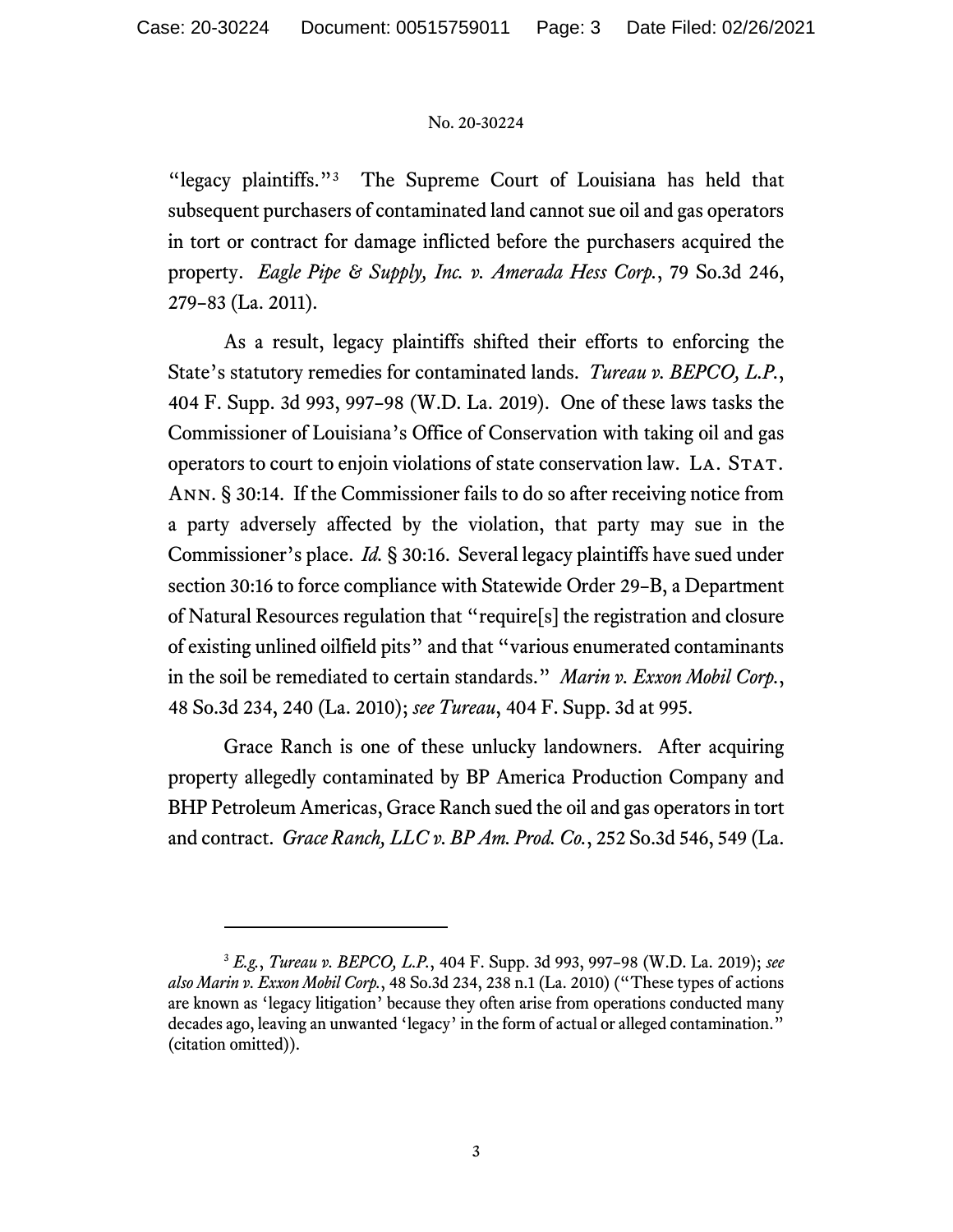Ct. App. 2018). Applying *Eagle Pipe*, Louisiana courts tossed the suit. *Id.* at 552, *writ denied*, 264 So.3d 450 (La. 2019).

In the face of this defeat, Grace Ranch tried another tack, notifying the Commissioner that BP and BHP were in violation of conservation regulations. After nearly two years, during which time the Commissioner declined to take any action, Grace Ranch filed suit against BP and BHP under section 30:16 in Louisiana state court. Styling the suit as "State of Louisiana *ex rel.* Grace Ranch, LLC v. [BP and BHP]," Grace Ranch sought an injunction ordering BP and BHP to remediate contamination on its property in compliance with state regulation.

Defendants removed the case to federal court, asserting jurisdiction based on diversity of citizenship. Grace Ranch agrees that it is a citizen of Louisiana and that BP and BHP are both citizens of Texas. Yet Grace Ranch opposed removal, arguing that Louisiana is the real party in interest to the litigation, which would mean that this is not a case between "citizens of different States." 28 U.S.C. § 1332(a)(1). In the alternative, Grace Ranch urged the federal court to abstain from exercising jurisdiction under *Burford*.

A magistrate judge found both arguments unpersuasive and recommended that the case continue in federal court. The district court partially disagreed, denying Grace Ranch's motion to remand for lack of diversity jurisdiction but concluding that the federal court should abstain under *Burford*.

BP and BHP appealed. Grace Ranch then filed a motion to dismiss the appeal for lack of jurisdiction, continuing to press its view that the State's involvement in this case defeats diversity jurisdiction.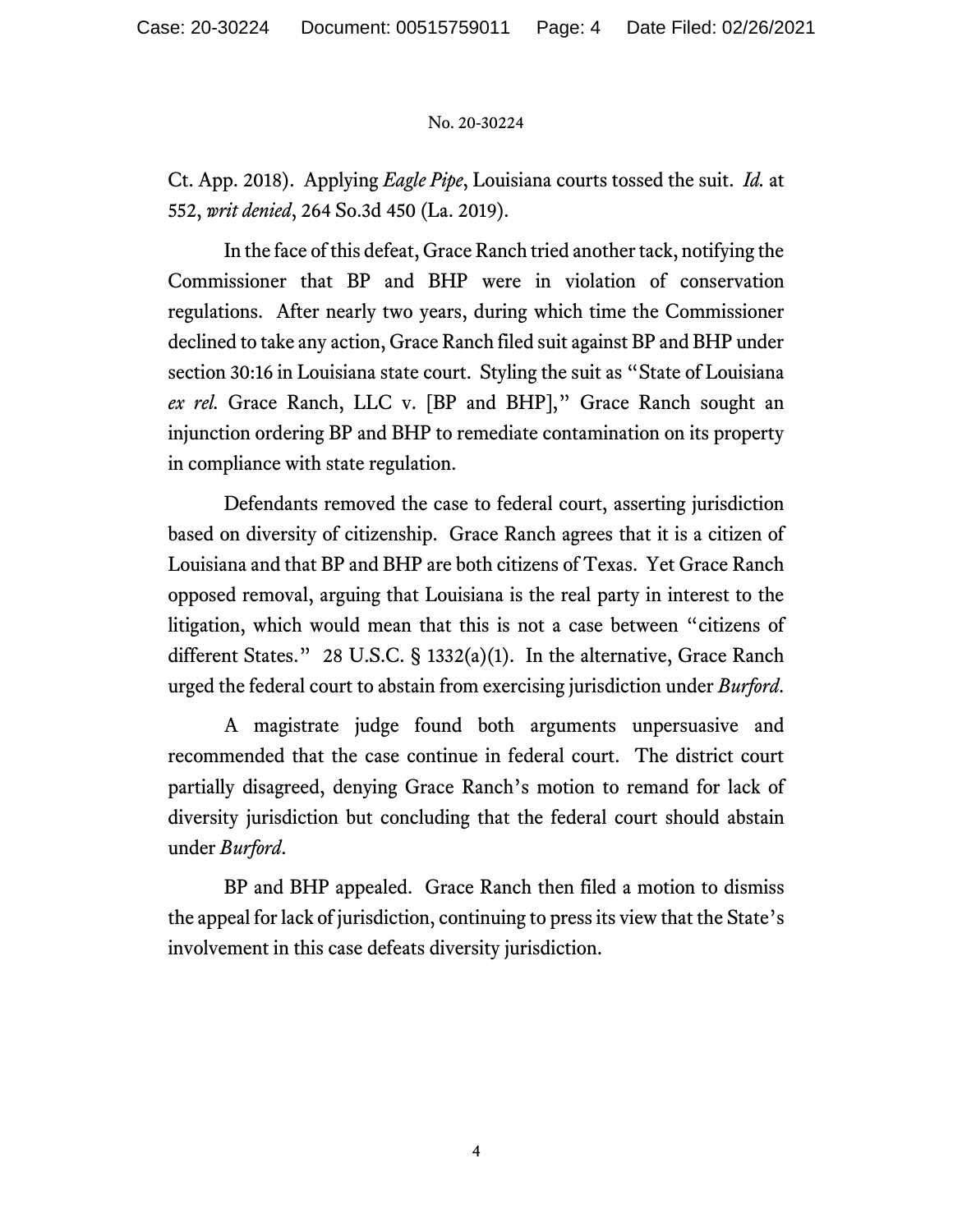II.

We start with the issue in the motion to dismiss: Grace Ranch's argument that this case had no business being in federal court in the first place.

A defendant sued in state court may remove the suit to federal court so long as the federal tribunal would have had original jurisdiction over the action. 28 U.S.C. § 1441(a). Federal district courts have original jurisdiction over disputes between citizens of different states when more than \$75,000 is at stake. *Id.* § 1332(a)(1). Looking only at the private parties in this case, the requirement of complete diversity is met. One side of the "*v.*" has a Louisiana citizen; the other side has Texas citizens.

But when a State is party to a lawsuit, or is the real party in interest, diversity of citizenship does not exist. That is because the diversity statute vests federal courts with jurisdiction when the suit is between "citizens of different States," not when the State is one of the parties.<sup>4</sup> 28 U.S.C. § 1332(a)(1); *Louisiana v. Union Oil Co. of Cal.*, 458 F.3d 364, 366 (5th Cir.

<span id="page-4-0"></span><sup>4</sup> This longstanding rule is a matter of statute. *See Postal Tel. Cable Co. v. Alabama*, 155 U.S. 482, 487 (1894). Article III allows federal jurisdiction over suits "between a State and Citizens of another State." U.S. CONST. art. III, § 2. And while the Eleventh Amendment bars the exercise of such jurisdiction when the State is a defendant, it does nothing to bar federal jurisdiction when a State sues a citizen of another State. Indeed, in the Virginia Ratifying Convention, James Madison and John Marshall argued that this Article III grant extended only to cases "when the [S]tate was a plaintiff," not when the State was a defendant (a view soon made explicit with the adoption of the Eleventh Amendment). William A. Fletcher, *A Historical Interpretation of the Eleventh Amendment: A Narrow Construction of an Affirmative Grant of Jurisdiction Rather Than a Prohibition*  Against Jurisdiction, 35 STAN. L. REV. 1033, 1049 & n.68 (1983) (citing 3 DEBATES ON the Federal Constitution 533, 555–56 (J. Elliot 2d ed. 1891)). But Congress has not authorized federal jurisdiction when a State sues a citizen of another State, so we do not have it. *Sheldon v. Sill*, 49 U.S. 441, 449 (1850) (holding that federal district courts can only exercise the jurisdiction granted to them by both Article III and Congress).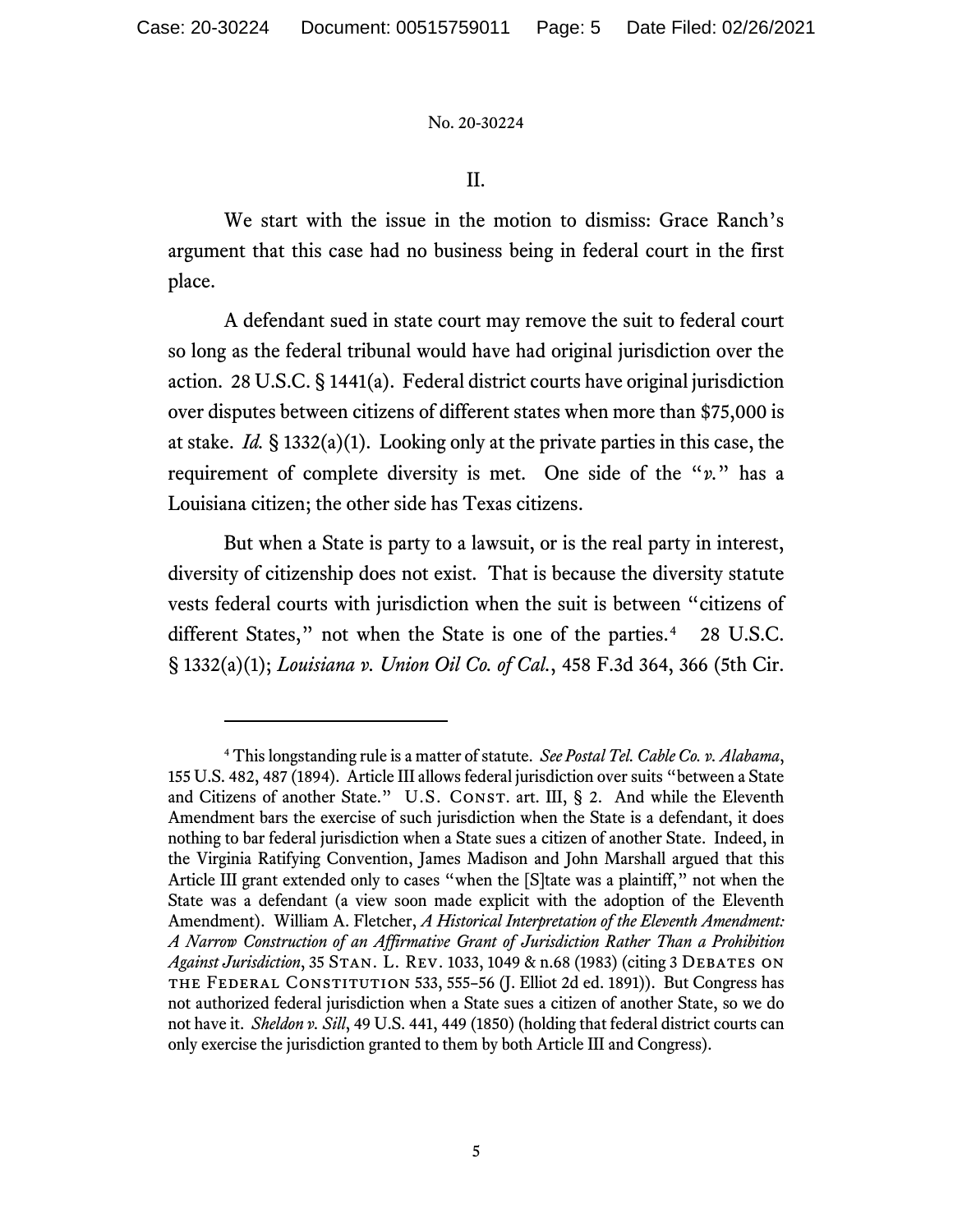2006) ("[A] state is not a citizen for purposes of diversity jurisdiction." (citation and quotation marks omitted)). Grace Ranch argues that Louisiana is a party to this litigation, pointing out that its section 30:16 suit is a vehicle for enforcing state conservation law in the wake of the Commissioner's inaction and that an injunction can only be entered in the Commissioner's name.

The argument that the State is a party requires us to explore more fully the Louisiana conservation statute we have mentioned. Section 30:16 authorizes citizen suits to enforce state conservation law when the Commissioner declines to act. That seems simple enough. The rub is what happens if the private citizen prevails: "If the court holds that injunctive relief should be granted, the commissioner shall be made a party and shall be substituted for the person who brought the suit and the injunction shall be issued as if the commissioner had at all times been the complaining party." LA. STAT. ANN. § 30:16. Grace Ranch maintains that Louisiana must be party to a section 30:16 suit all along if an injunction can only be issued in the name of a Louisiana state official. However intuitively appealing, this argument does not withstand scrutiny.[5](#page-5-0)

# A.

Despite Grace Ranch's listing of Louisiana in the style of the case, the State is not a proper party because it has not authorized landowners to sue in its name. Though the state legislature "can authorize non-state officers or

<span id="page-5-0"></span><sup>&</sup>lt;sup>5</sup> Judges in the Western District of Louisiana have addressed this issue a number of times, always concluding that the State is not a party in section 30:16 suits. *See Tureau*, 404 F. Supp. 3d at 995; *Guilbeau v. BEPCO, L.P.*, 2019 WL 3801647, at \*1 (W.D. La. Aug. 12, 2019); *Watson v. Arkoma Dev., LLC*, 2018 WL 1311177, at \*1 (W.D. La. Mar. 13, 2018); *see also Conner v. Chevron, USA Inc.*, 2020 WL 2858931, at \*3 (W.D. La. June 2, 2020) (magistrate's report and recommendation), *stayed by* 2020 WL 3129071 (W.D. La. June 11, 2020) (stayed pending resolution of this case).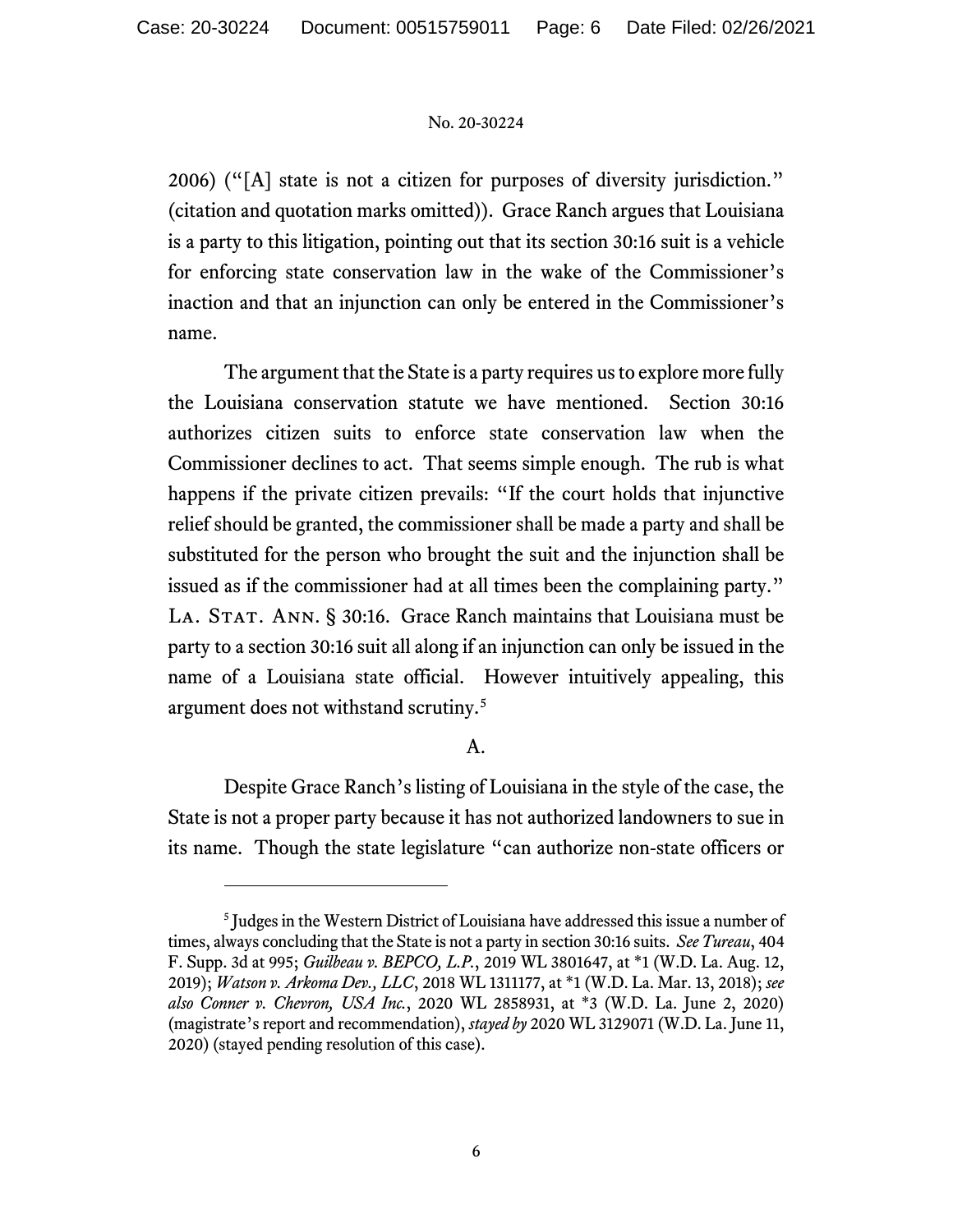entities to sue to protect the State's interests in specific situations," not everyone can initiate lawsuits in the State's name. *Par. of Plaquemines v. Total Petrochemical & Refining USA, Inc.*, 64 F. Supp. 3d 872, 888 (E.D. La. 2014). "Louisiana law does not brook self-appointed interlopers who institute legal action on behalf of the State without the legal authority to do so." *Id.* at 889. Who has the authority to sue on the State's behalf? Those whom the State empowers through a specific legislative grant. *Id.* at 888–89.

Some Louisiana laws expressly provide that entities may sue for the State. *See, e.g.*, *Williams v. Belle of Orleans, L.L.C.*, 890 So.2d 670, 675 (La. Ct. App. 2004) (concluding that "express provisions" of state law empowered municipal tax assessor to "bring suit to protect the state's interest"); *Union Oil*, 458 F.3d at 367 (noting that statute allowed parish school board to hire attorneys "on the part of the State of Louisiana . . . to recover  $\lceil$  damages $\rceil$  for the state" (quoting LA. STAT. ANN. § 41:961) (emphasis omitted)). Others outline litigation authority that, when viewed in context, encompasses suit on the State's behalf. *Compare Par. of Plaquemines*, 64 F. Supp. 3d at 890–91 (holding that statute granted parishes power to sue on State's behalf by authorizing recovery for violations of state permits through "state-local partnership"), *with In re La. Riverboat Gaming Comm'n*, 659 So.2d 775, 782–83 (La. Ct. App. 1995) (using statutory text to determine that legislature did not authorize parish district attorney to sue for the State), *and La. Dep't of Wildlife & Fisheries v. Gulfport Energy Corp.*, 125 So.3d 468, 471 (La. Ct. App. 2012) (rejecting state agency's argument that "various statutes . . . show it has implied authority to bring this suit on behalf of the state"). Section 30:16 does neither.

A private party suing under section 30:16 does so on its own behalf. The statute authorizes a "person in interest adversely affected" by a violation of state conservation law to "bring suit to prevent any or further violations." LA. STAT. ANN. § 30:16. Nowhere does the text signal that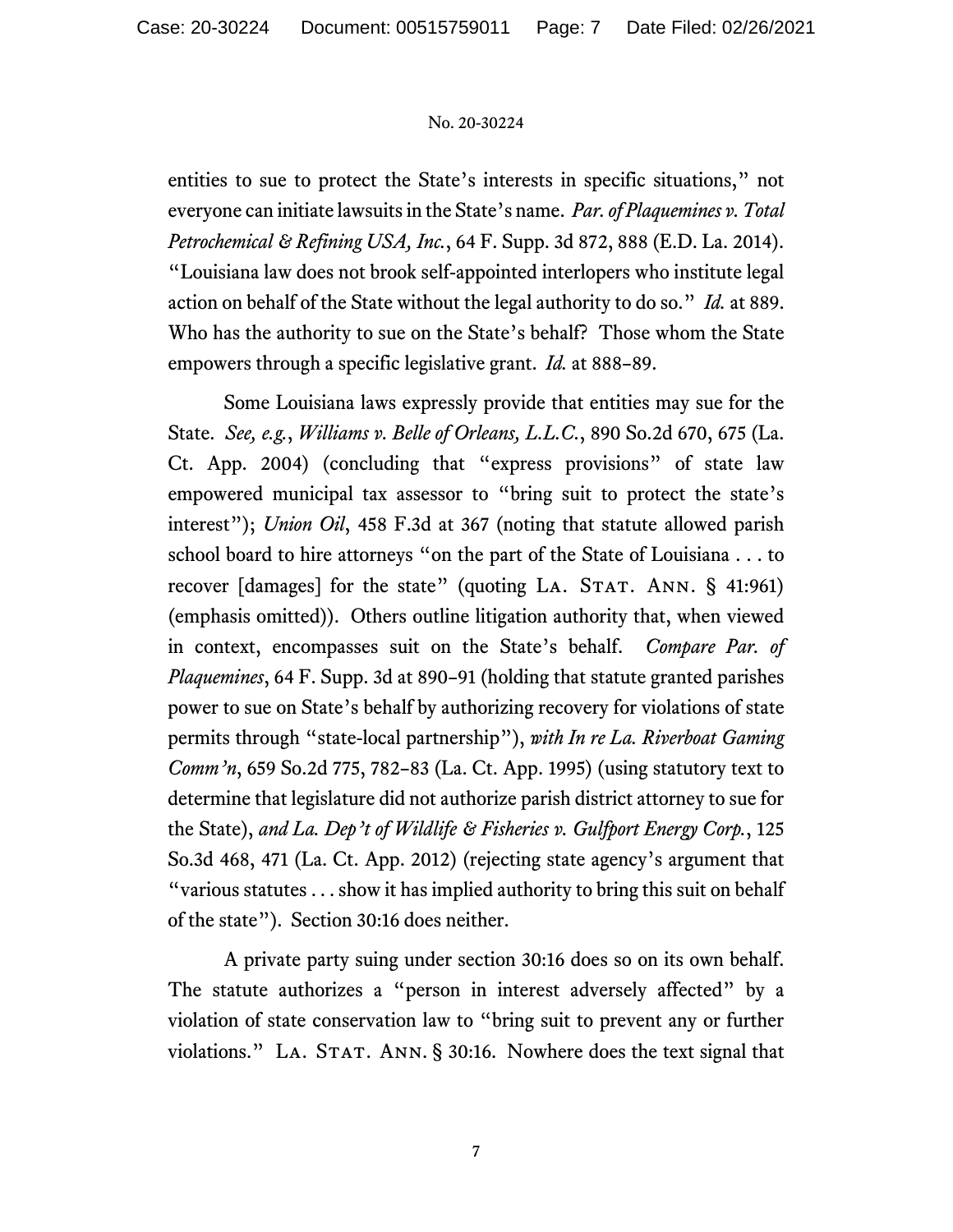section 30:16 plaintiffs vindicate "the State's interest" through their suits or that these plaintiffs have been deputized to act "on the part of" the State.<sup>[6](#page-7-0)</sup> Nor does the citizen-suit framework of section 30:16 evoke the kind of "state-local partnership" that allows parishes to prosecute coastal permit violators for the State. *See Par.of Plaquemines*, 64 F. Supp. 3d at 891. Section 30:16 has a more limited purpose: it allows landowners like Grace Ranch to sue in their own names when the Commissioner has failed to act.

# B.

Grace Ranch's real-party-in-interest argument for state involvement fares no better because Louisiana has only a general interest in the outcome of this suit. "In determining diversity jurisdiction, the citizenship of the real parties in interest is determinative, and the citizenship of nominal or formal parties who have no real interest in the dispute before the court may be disregarded." *Wolff v. Wolff*, 768 F.2d 642, 645 (5th Cir. 1985) (footnote omitted). The State has a real interest if "the relief sought is that which inures to it alone" so that a judgment for the plaintiff "will effectively operate" in the State's favor. *Mo., Kan., & Tex. Ry. Co. v. Hickman*, 183 U.S. 53, 59 (1901) (*Missouri Railway*). Likewise, the State is a key player if the court cannot "reach a final judgment consistent with equity and good conscience and fair to [plaintiffs]" in the State's absence. *See Acosta v. Master Maint. & Constr. Inc.*, 452 F.3d 373, 379 (5th Cir. 2006). But the State is just a nominal party if its only stake in the suit is a "general government

<span id="page-7-0"></span><sup>6</sup> Other statutes, by contrast, expressly reference the State's interest. *See Williams*, 890 So.2d at 673 ("The assessor shall bring suit, when *necessary to protect the interest of the state* . . . ." (quoting La. Stat. Ann. § 47:1998C) (emphasis added)); *Union Oil*, 458 F.3d at 367 ("The school boards of the various parishes of the state may contract with and employ *on the part of the State of Louisiana*, attorneys at law, *to recover for the state* . . . ." (quoting LA. STAT. ANN. § 41:961)).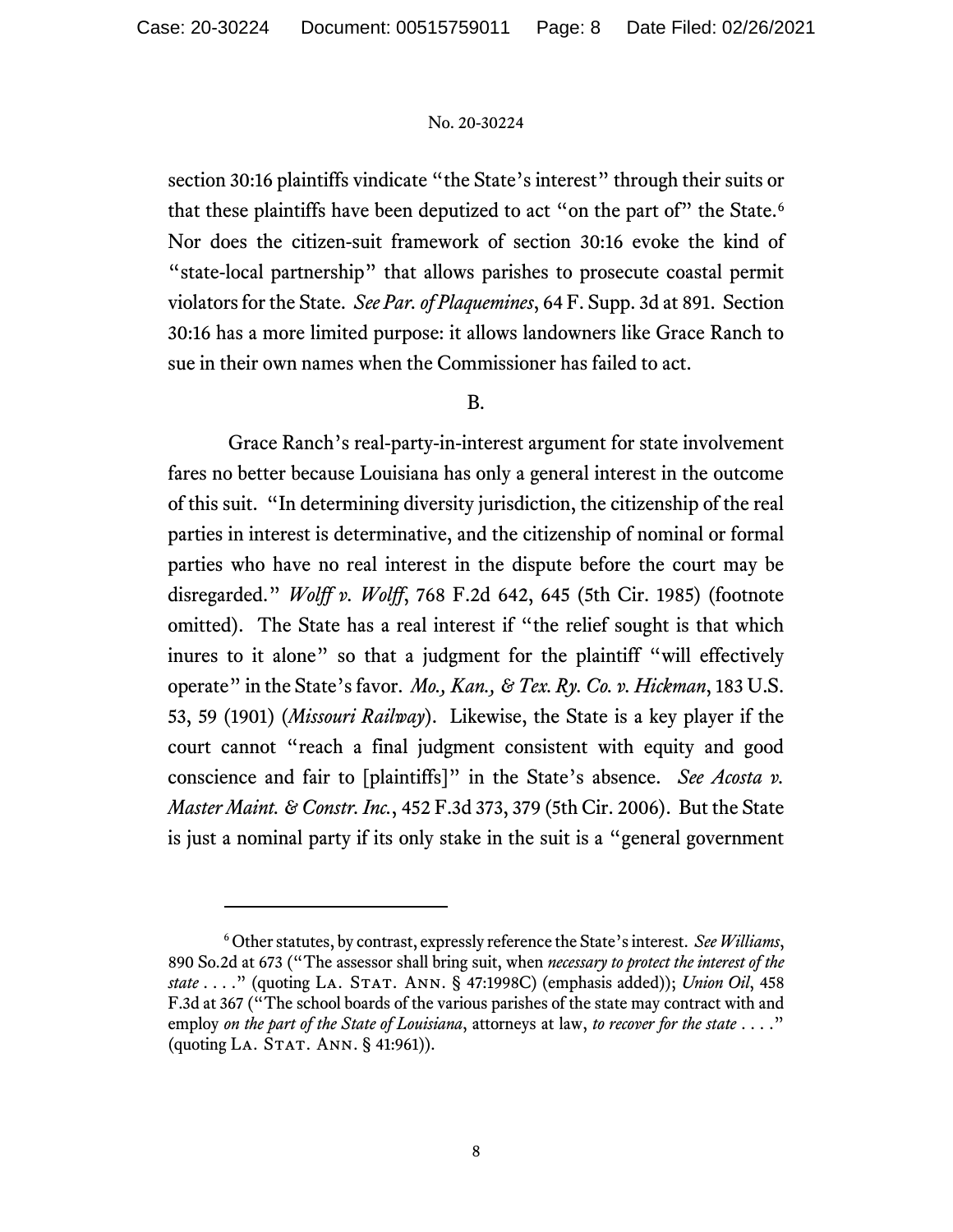interest" in "secur[ing] compliance with the law." *Missouri Railway*, 183 U.S. at 60. That is the case here.

Louisiana's interest in environmental regulation does not make the State a real party in interest to Grace Ranch's section 30:16 suit. Otherwise, "the state would be a party in interest in all litigation," because the State always has an interest in enforcing its laws. *Id*. At bottom, Grace Ranch asserts its rights as a landowner, endeavoring through section 30:16 to compel BP and BHP to remediate its contaminated land. Although compensatory damages are not available under section 30:16, an injunction requiring remediation would nonetheless provide the plaintiff with a substantial economic benefit. Grace Ranch thus has "a pecuniary interest in the outcome of [the] action." *Watson*, 2018 WL 1311208, at \*3; *see Guilbeau*, 2018 WL 4869389, at \*3. The State does not. *Cf. Union Oil*, 458 F.3d at 367 ("Because the State is the fee title owner of the . . . lands involved in this law suit, the State has more than a 'nominal' interest in property it owns."). Grace Ranch remains "the party to whom alone the relief sought inures, and in whose favor a decree for the plaintiff will effectively operate." *Missouri Railway*, 183 U.S. at 61.

Louisiana, moreover, has no real interest in this litigation because the district court could fairly enter final judgment in its absence. The State's involvement in this suit is contingent on the court's decision to grant an injunction. Courts can resolve section 30:16 litigation without enjoining the defendant, either because an injunction is unwarranted or because an affirmative defense bars relief (as defendants argue here). In those cases, the State never joins the suit and a final judgment *must* be entered in its absence.

Grace Ranch insists that diversity jurisdiction is missing at every stage of a section 30:16 suit. But its strongest point depends on a possible outcome at the very final stage of the suit: the possibility that the federal court will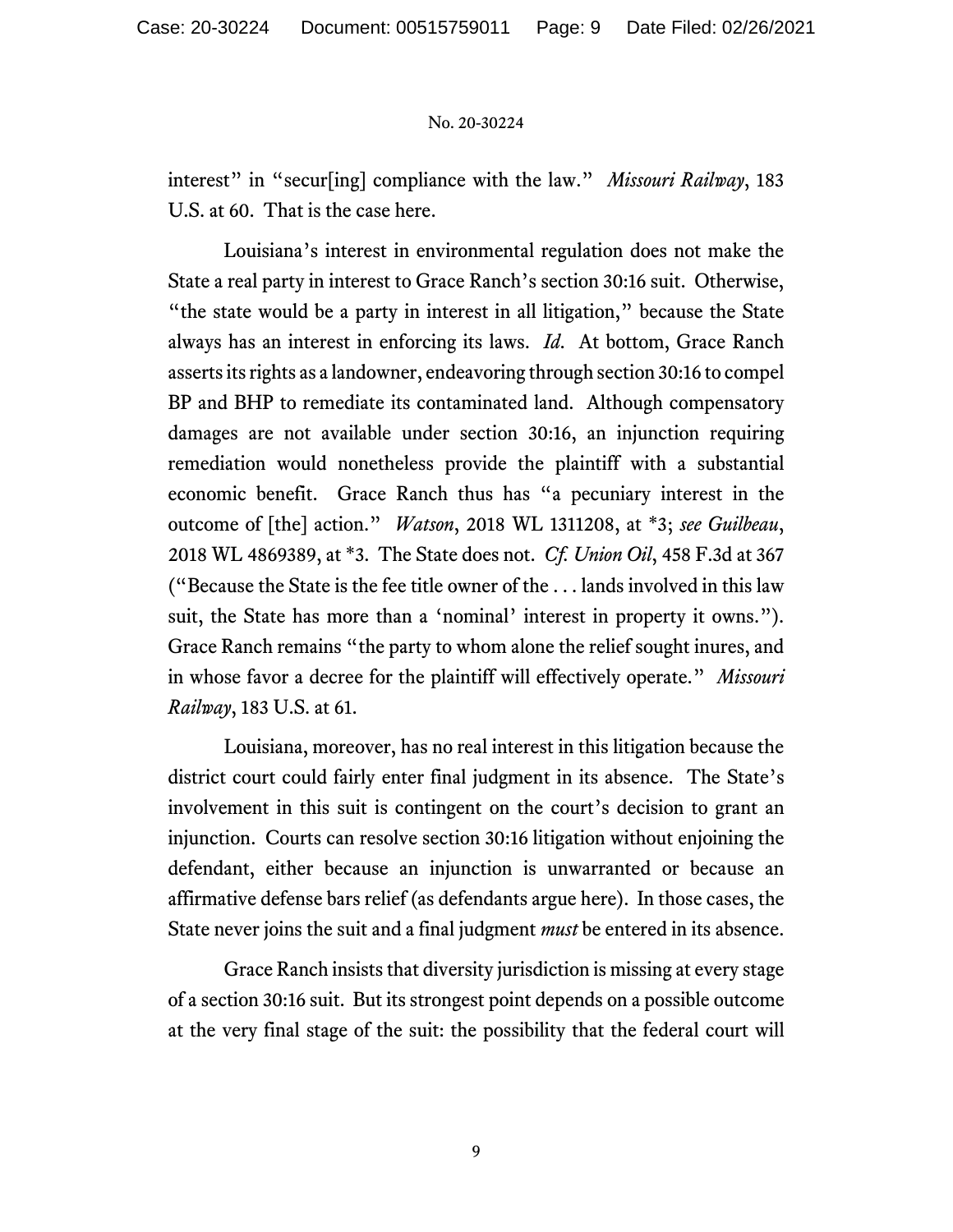issue an injunction that substitutes the Commissioner for the original plaintiff. Perhaps such a last-minute entrance by the Commissioner would defeat diversity jurisdiction. It is hard to see, however, why that contingency would affect jurisdiction now, when it is far from certain that the Commissioner will ever enter the case. And it would be highly inefficient to remand the case to state court only at the end stage of the lawsuit when the injunction might issue. That efficiency concern underlies the "long-established general rule . . . that jurisdictional facts are determined at the time of removal, and consequently post-removal events do not affect that properly established jurisdiction." [7](#page-9-0) *Louisiana v. Am. Nat'l Prop. Cas. Co.*, 746 F.3d 633, 636 (5th Cir. 2014). That rule controls here. Sensing the problem with a remand at the end stage of the case, Grace Ranch asserts that there is no diversity at the time of removal because a section 30:16 injunction "shall be issued *as if the commissioner had at all times been the complaining party*." § 30:16 (emphasis added). This circular argument cannot be squared with the reality that the Commissioner only makes a late appearance in a successful section 30:16 suit.

Because Louisiana is not a proper party or real party in interest, this court has subject matter jurisdiction over Grace Ranch's suit.

<span id="page-9-0"></span><sup>&</sup>lt;sup>7</sup> To be sure, in some situations, federal courts lack jurisdiction over claims involving nondiverse parties added to the litigation after filing. *See Owen Equip. & Erection Co. v. Kroger*, 437 U.S. 365, 374 (1978) (holding no diversity jurisdiction over claim by plaintiff against third-party defendant because both were Iowa citizens). But under the "prevailing rule," diversity jurisdiction is determined at the time of filing (or removal). 13E Charles Alan Wright et al., Federal Practice and Procedure § 3608 (3d ed. 2020) (footnotes omitted). "[A] change of parties, by addition, substitution, or elimination . . . will not divest the court of diversity jurisdiction if the nature of the action remains the same, if the court finds that no collusion is involved in the conduct of the parties, or if the change is not an obvious attempt to evade the rule of complete diversity." *Id.* (footnotes omitted).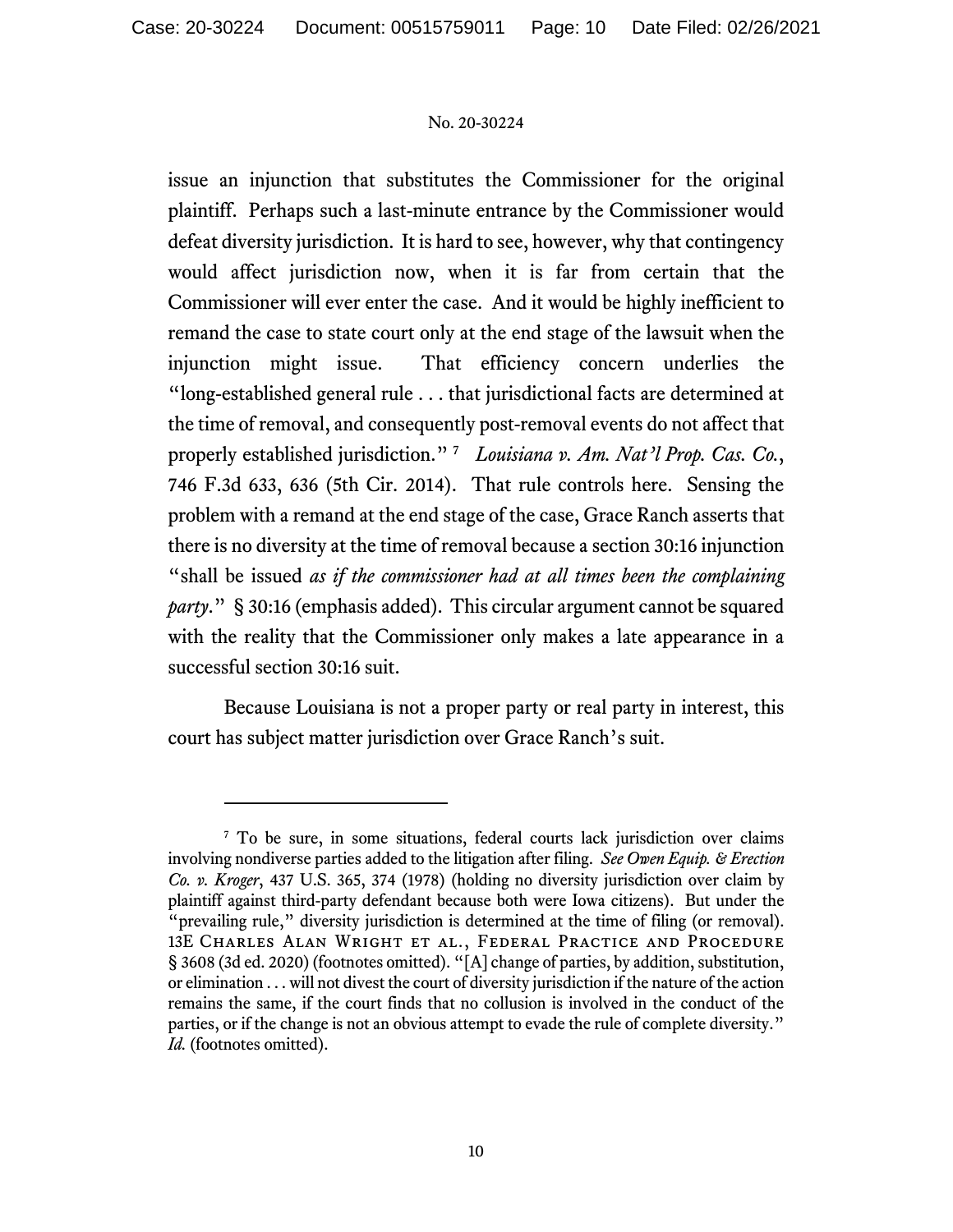# <span id="page-10-1"></span>III.

Having determined that the district court had diversity jurisdiction, we next consider whether this court has appellate jurisdiction to review the abstention ruling. The decision to abstain resulted in a remand to state court. And Congress has directed that "[a]n order remanding a case to the State court from which it was removed is not reviewable on appeal." 28 U.S.C.  $§ 1447(d).$ 

Read on its own, section 1447(d) sounds like an absolute bar on appeals from remand orders. The Supreme Court has held, however, that section 1447(d) only prohibits appellate review of certain types of remand orders: the kind specified in neighboring subsection 1447(c). *Thermtron Prods., Inc. v. Hermansdorfer*, 423 U.S. 336, 345–46 (1976) (holding that sections 1447(c) and (d) must be read together).<sup>8</sup> Until 1996, section 1447(c) covered remands "on the basis of any defect in removal procedure" (those had to be raised within 30 days) or because "the district court lacks subject matter jurisdiction" (as a jurisdictional defect, those could be raised at any time). 28 U.S.C. § 1447(c) (1996). Reasoning that an "abstention-based remand order" fit neither of those categories, the Supreme Court held that such an order could be reviewed on appeal. *Quackenbush v. Allstate Ins. Co.*, 517 U.S. 706, 712 (1996).

<span id="page-10-0"></span><sup>8</sup> About a decade ago, four Justices expressed disagreement with *Thermtron*'s premise that sections 1447(c) and (d) must be read together. *See Carlsbad Tech., Inc. v. HIF Bio, Inc.*, 556 U.S. 635, 642 (2009) (Stevens, J., concurring); *id.* at 642–43 (Scalia, J., concurring); *id.* at 644–45 (Breyer, J., joined by Souter, J., concurring). But, noting that no party asked the court to reconsider *Thermtron*, *Carlsbad* followed the precedent that "§ 1447(d) must be read *in pari materia* with § 1447(c), thus limiting the remands barred from appellate review by  $\S$  1447(d) to those that are based on a ground specified in § 1447(c)." *Carlsbad*, 556 U.S. at 638 & n.\*. We, of course, have no authority to overrule the Supreme Court's holding that section 1447(d)'s appeals bar extends only to remand orders discussed in the preceding section of the law.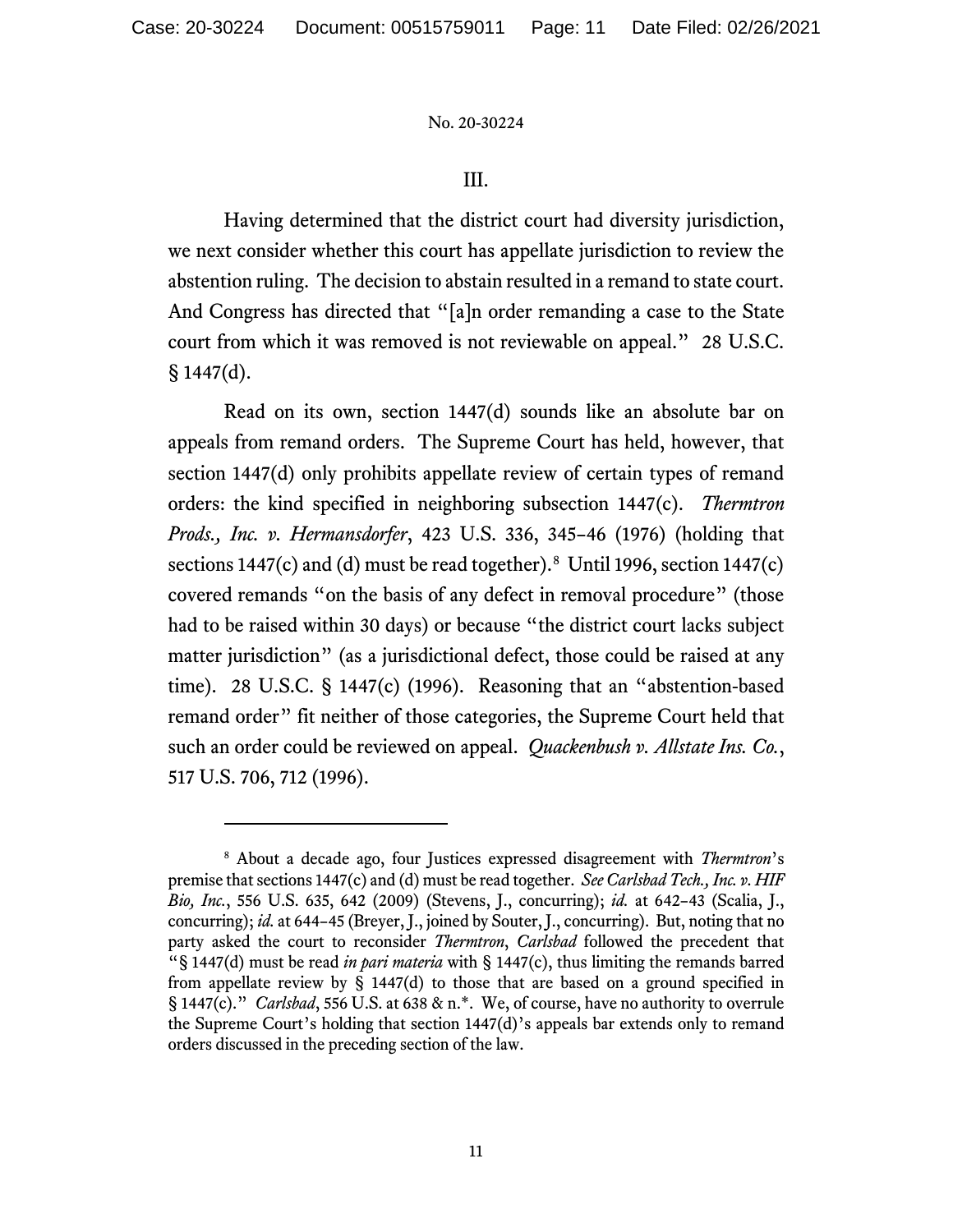The wrinkle is that, since *Quackenbush*, the wording of section 1447(c) has changed. Instead of "any defect in removal procedure," the statute now applies the time limit to remands based on "any defect other than lack of subject matter jurisdiction." Pub. L. No. 104-219, § 1, 110 Stat. 3022 (1996) (codified at 28 U.S.C. § 1447(c) (2018)). And as it did before, section 1447(c) still discusses remands when the "district court lacks subject matter jurisdiction." *Id*. So if "defect" is read broadly to mean any nonjurisdictional reason for remand, then amended section 1447(c) would cover remands for all jurisdictional and nonjurisdictional reasons—that is, every remand (including abstention-based remands). *Snapper, Inc. v. Redan*, 171 F.3d 1249, 1259 (11th Cir. 1999) (acknowledging but rejecting this argument). And if section 1447(c) covers every remand, then section 1447(d) would bar appellate review of every remand. *Thermtron Prods.*, 423 U.S. at 345–46.

We have not, however, signed on to that broad reading of "defect" in the new section 1447(c). We continue to review abstention-based remands, "impliedly reject[ing] the notion that the [1996] amendment abrogated *Quackenbush*." *Watson v. City of Allen*, 821 F.3d 634, 639 & n.3 (5th Cir. 2016) (citing *Wallace v. La. Citizens Prop. Ins. Corp.*, 444 F.3d 697, 700–01 (5th Cir. 2006)). The circuits that have directly addressed the impact of the section 1447(c) amendment uniformly reject the view that "defect" includes all nonjurisdictional remands. *Snapper*, 171 F.3d at 1259; *Kamm v. ITEX Corp.*, 568 F.3d 752, 756–57 (9th Cir. 2009); *Cleveland Hous. Renewal Proj. v. Deutsche Bank Trust Co.*, 621 F.3d 554, 558–59 (6th Cir. 2010); *Graphic Commc'ns Local 1B Health & Welfare Fund "A" v. CVS Caremark Corp.*, 636 F.3d 971, 975 (8th Cir. 2011).

Addressing the issue head-on for the first time, we agree with the consensus view. Starting where we must, the ordinary meaning of defect is "deficiency." *Snapper*, 171 F.3d at 1253 (citing dictionary definitions). Yet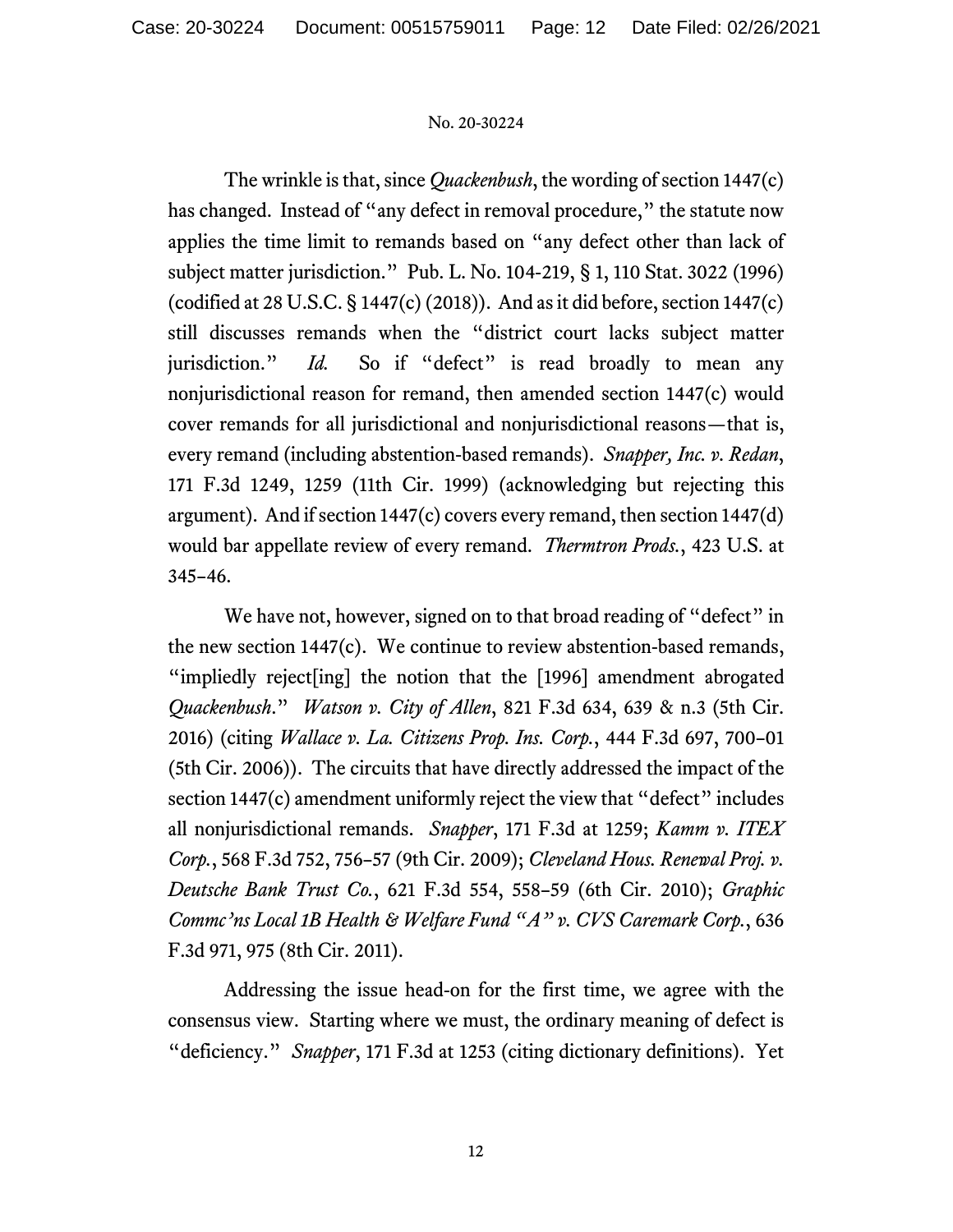a federal court's decision to abstain does not reflect anything deficient—that is, lacking—with the removal; abstention instead involves a discretionary assessment of how hearing a case would impact the delicate state/federal balance. *Id*. If Congress intended to require that any nonjurisdictional basis for removal be raised within 30 days of removal, it would have been clearer to say "any remandable ground," *id*., or more simply, "any basis" or "any ground," *Kamm*, 568 F.3d at 755. We must give effect to Congress's choice to retain the "narrower term 'defect.'" *Id*. [9](#page-12-0)

Section 1447(c)'s 30-day requirement for raising any defect with removal is another reason it is difficult to swallow an interpretation of "defect" that would include any nonjurisdictional rationale. One of the most common nonjurisdictional remands is sending state law claims, in federal court via supplemental jurisdiction, back to state court. Yet the reasons for remanding supplemental state claims, such as the eventual dismissal of the federal claims (*see* 28 U.S.C. § 1367(c)(3)), "will almost always arise only after the expiration of thirty days." *Snapper*, 171 F.3d at 1253–54. The expansive reading of "defect" would thus effectively eliminate a basis for remand that Congress has long allowed. *Id*. The better reading excludes

<span id="page-12-0"></span><sup>&</sup>lt;sup>9</sup> Interpreting "defect" to still require some sort of statutory deficiency with removal does not render the 1996 amendment meaningless. By getting rid of the defect "in removal *procedure*" language, the amendment extends the timeliness requirement to remands based on *substantive* statutory deficiencies such as removal of a diversity case by a defendant that is a citizen of the forum state. *See Kamm*, 568 F.3d at 756 (citing *Lively v. Wild Oats Mkts., Inc.*, 456 F.3d 933, 939 (9th Cir. 2006)) (emphasis added); *see generally Snapper*, 171 F.3d at 1257–58 (chronicling how the 1996 amendment's deletion of the "in removal procedure" language eliminated a circuit split that had developed about whether section 1447(c) included remands for violation of the forum state defendant rule). Another example of a substantive defect with removal is the statutory bar on removing state-law workers' compensation claims. *See Kamm*, 568 F.3d at 755–56 (citing 28 U.S.C. 1445(c)).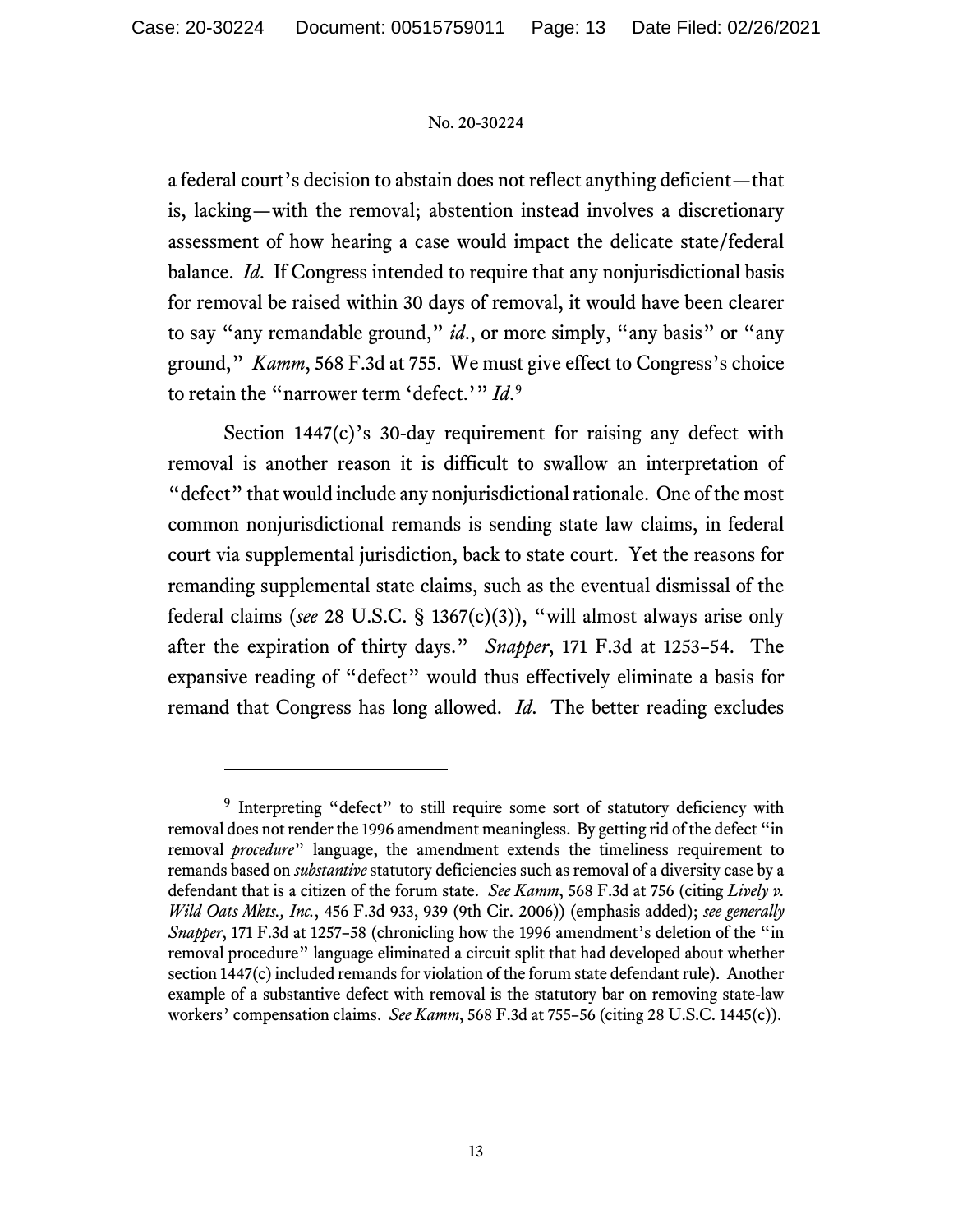supplemental jurisdiction remands—which, like abstention rulings, are discretionary decisions animated by federalism concerns (*see* 28 U.S.C. §  $1367(c)(1)$  – from the class of "defects" that must be raised within 30 days of removal.

The clincher is that the Supreme Court has held, in a case postdating the 1996 amendment, that there is appellate jurisdiction over supplemental jurisdiction remands. To be sure, the issue in that case was whether a remand under the supplemental jurisdiction statute was a remand "based on a lack of 'subject matter jurisdiction'" within the meaning of section 1447(c). *Carlsbad*, 556 U.S. at 638 (holding that a supplemental jurisdiction remand is not jurisdictional but rather a discretionary decision to remand claims over which the district court does have jurisdiction). But if section 1447(c) now covered all remand orders, whether remands of supplemental state law claims fits into the jurisdictional or nonjurisdictional box would not matter. *Carlsbad*'s holding that there is appellate jurisdiction over remands of supplemental state claims is thus incompatible with the view that section 1447(c) now covers all remands. *See Cleveland Hous. Renewal Proj.*, 621 F.3d at 558–59 (concluding that *Carlsbad* rejects the argument that section 1447(c) includes any remand order). Indeed, no party or Justice argued that a remand of supplemental state claims was one based on a removal "defect."<sup>10</sup>

Making explicit what was previously implicit in our caselaw, a discretionary remand such as one on abstention grounds does not involve a removal "defect" within the meaning of section 1447(c). We thus have jurisdiction to review the district court's abstention-based remand order.

<span id="page-13-0"></span><sup>&</sup>lt;sup>10</sup> The four Justices who wrote separately only raised doubts about whether section 1447(d) depends on the scope of section 1447(c). *See supra* not[e 8.](#page-10-1)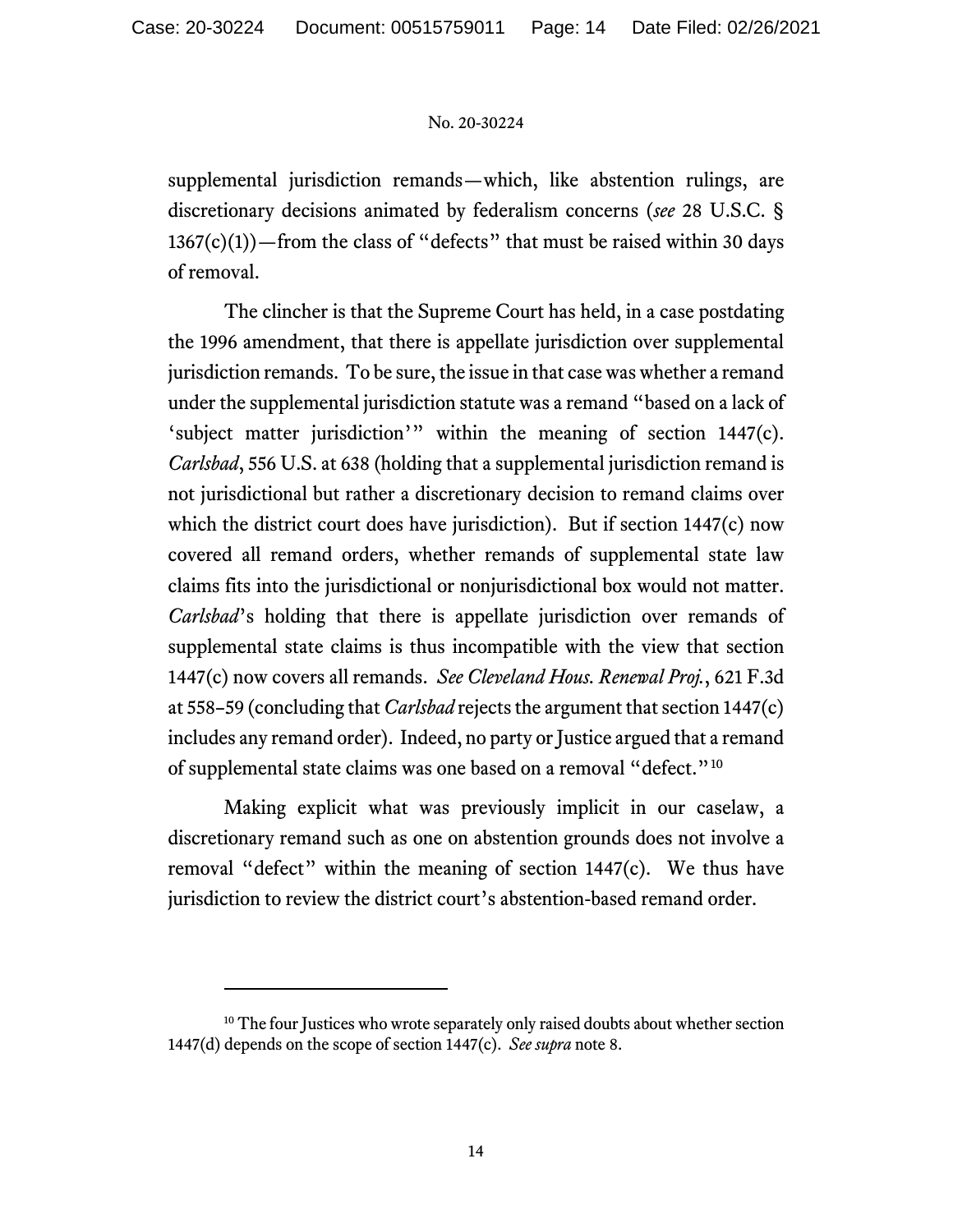# IV.

Having determined that there is both subject-matter and appellate jurisdiction over this case, we turn to abstention. Federal courts have a "virtually unflagging obligation" to exercise our jurisdiction. *Colo. River Water Conservation Dist. v. United States*, 424 U.S. 800, 817 (1976). We may only abstain in the rare instances when hearing a case within our equity jurisdiction would "be prejudicial to the public interest." *Burford v. Sun Oil Co.*, 319 U.S. 315, 318 (1943) (citation omitted). Grace Ranch argues that this is one of those suits requiring a departure from our ordinary duty to exercise the jurisdiction that the Constitution and Congress grant us.

One of two abstention doctrines that arose from federal court challenges to Texas Railroad Commission rulings,<sup>[11](#page-14-0)</sup> *Burford* abstention allows federal courts to avoid entanglement with state efforts to implement important policy programs:

Where timely and adequate state-court review is available, a federal court sitting in equity must decline to interfere with the proceedings or orders of state administrative agencies: (1) when there are difficult questions of state law bearing on policy problems of substantial public import whose importance transcends the result in the case then at bar; or (2) where the

<span id="page-14-0"></span><sup>11</sup> *Pullman* abstention is the other. *R.R. Comm'n of Tex. v. Pullman Co.*, 312 U.S. 496 (1941). It actually involved railroads, as the state agency had required sleeping cars to be staffed by white conductors. *Id. Burford* involves the Railroad Commission's more influential, though less obvious, responsibility: regulating the Texas oil and gas industry. 319 U.S. at 317–18. During the heyday of the East Texas Oil Field, the Railroad Commission's efforts to limit overproduction—at one point, some barrels of oil were selling for two cents—led to numerous disputes between the agency and courts. *See*  Daniel Yergin, The Prize: The Epic Quest for Money, Oil, and Power 244–52 (1992) (detailing the history of the oil field, including disputes between the Commission and the courts). *Burford* was one of them. 319 U.S. at 317.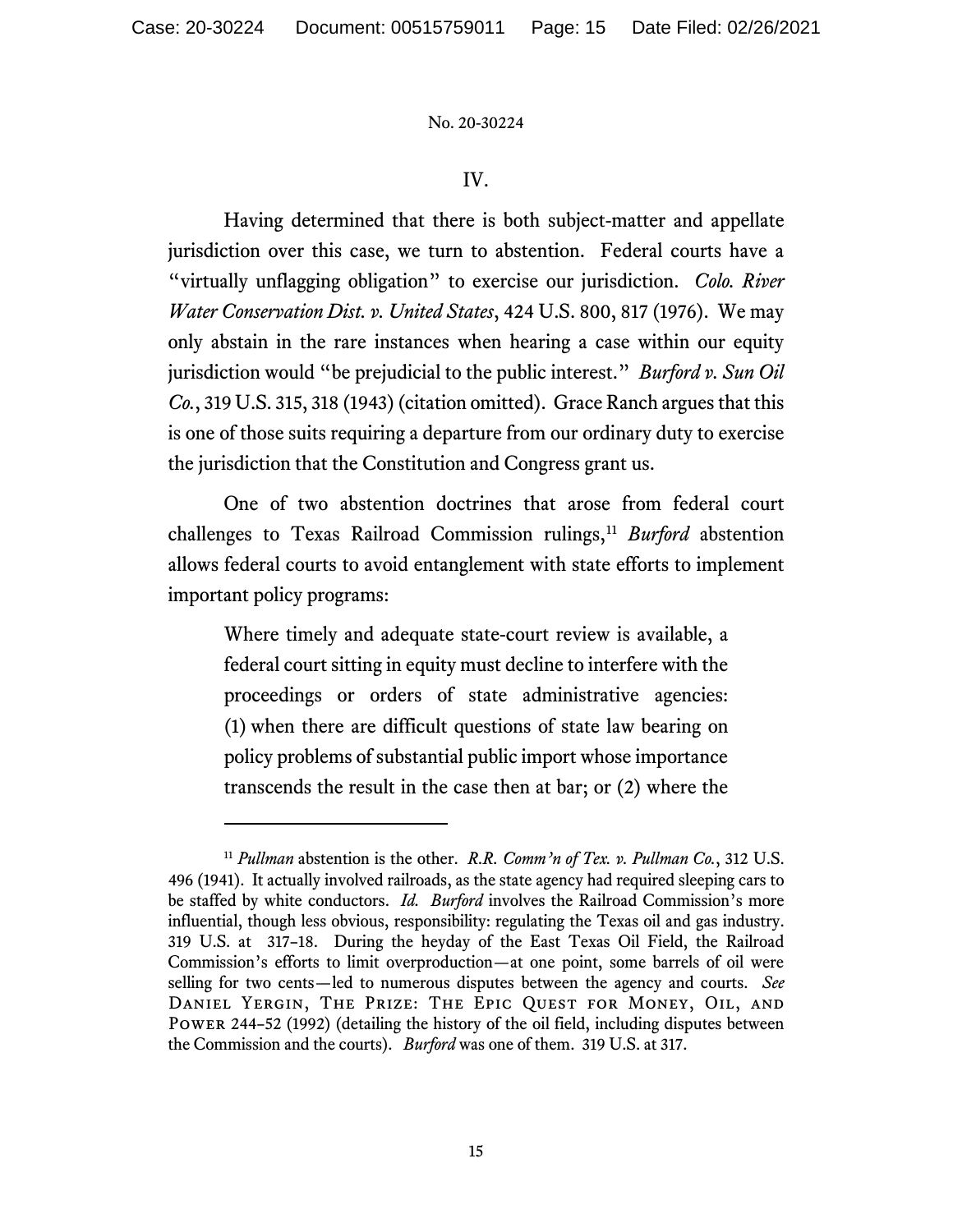exercise of federal review of the question in a case and in similar cases would be disruptive of state efforts to establish a coherent policy with respect to a matter of substantial public concern.

*New Orleans Pub. Serv., Inc. v. Council of the City of New Orleans*, 491 U.S. 350, 361 (1989) (*NOPSI*) (cleaned up). The power to abstain under *Burford* charges courts with a careful balancing of state and federal interests, but one that "only rarely favors abstention." *Quackenbush*, 517 U.S. at 728.

This court has distilled the high court's guidance into five factors that steer our analysis of whether *Burford* abstention is warranted. *Wilson v. Valley Elec. Membership Corp.*, 8 F.3d 311, 314 (5th Cir. 1993). These factors are:

(1) whether the cause of action arises under federal or state law;

(2) whether the case requires inquiry into unsettled issues of state law or into local facts;

(3) the importance of the state interest involved;

(4) the state's need for a coherent policy in that area; and

(5) the presence of a special state forum for judicial review.

*Aransas Proj. v. Shaw*, 775 F.3d 641, 649 (5th Cir. 2014) (quoting *Wilson*, 8 F.3d at 314). We must also keep in mind that "*Burford* abstention is disfavored as an abdication of federal jurisdiction." *Id.* at 653. [12](#page-15-0)

Disagreeing with the magistrate judge's recommendation, the district court concluded that abstention was warranted. It outlined its reasoning in

<span id="page-15-0"></span><sup>&</sup>lt;sup>12</sup> Commentators have noted that *Burford* has "produced few if any progeny in the Supreme Court, and attempts to apply [it] in the lower courts have frequently spawned confusion." RICHARD FALLON JR. ET AL., HART & WECHSLER'S THE FEDERAL Courts and the Federal System 1120 (7th ed. 2015); *see also* 17A Wright et al., *supra*, § 4244 (assessing that many lower court cases "do not seem to fit comfortably within any of the areas in which the Supreme Court has recognized *Burford*-type abstention").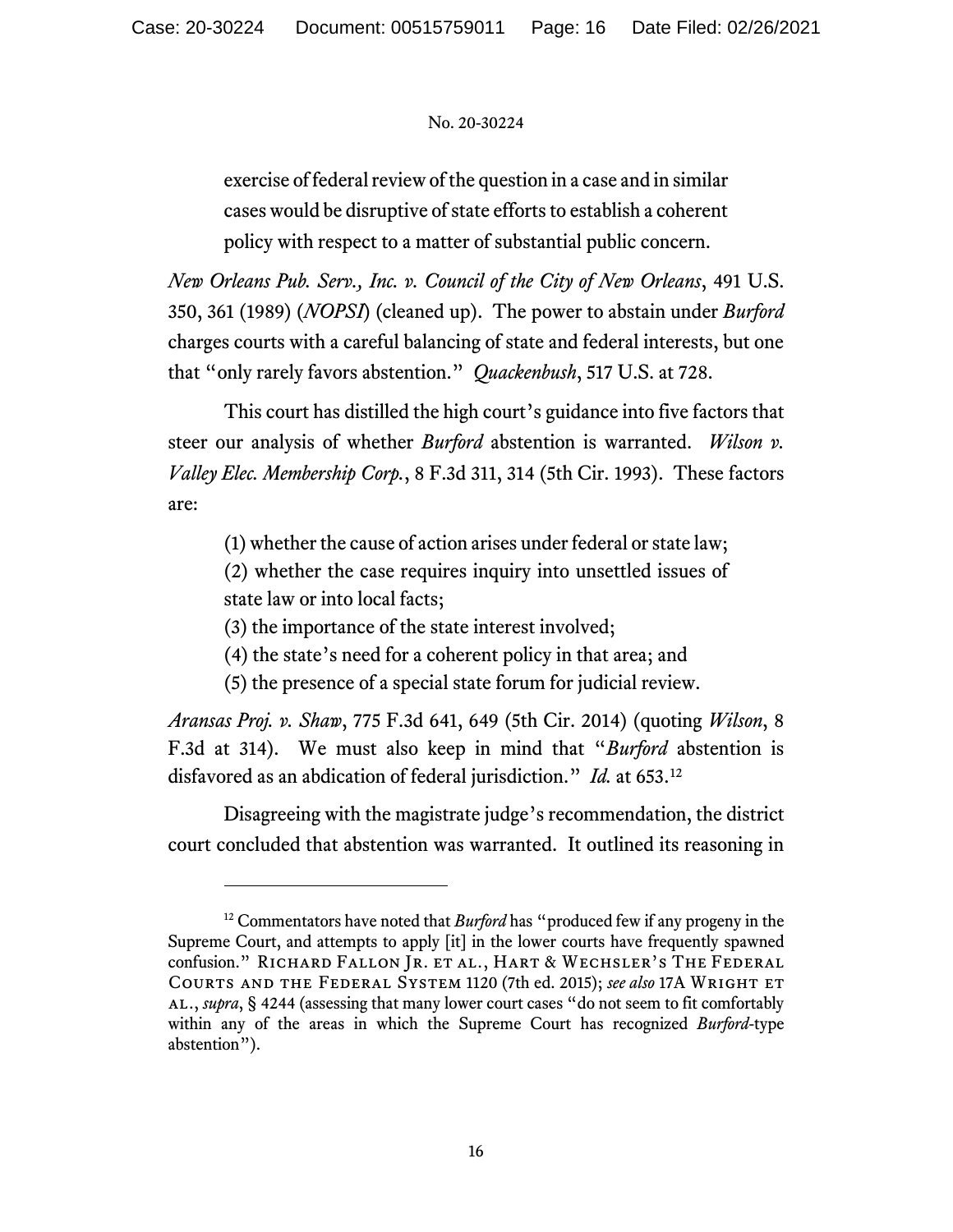just one paragraph,<sup>[13](#page-16-0)</sup> pointing to unsettled questions of Louisiana law, the State's interest in "legacy litigation and the remediation of contaminated land," and the need for "the state judicial system to fashion a coherent state policy concerning the applicability of [section 30:16]." We review the district court's decision to abstain under *Burford* for abuse of discretion. *Stratta v. Roe*, 961 F.3d 340, 356 (5th Cir. 2020). But this discretion is narrowly confined. We "review de novo whether the requirements of a particular abstention doctrine are satisfied." *Id.* (quoting *Aransas Proj.*, 775 F.3d at 648). And "[b]ecause the exercise of discretion must fit within the specific limits prescribed by the particular abstention doctrine invoked, a court necessarily abuses its discretion when it abstains outside of the doctrine's strictures." *Id.* (cleaned up).

# A.

# 1.

Beginning with the first factor, Grace Ranch asserts a state-law claim under section 30:16. That far from settles the abstention question. After all, federal courts hear state law claims all the time. *See* 28 U.S.C. § 1332. But it does get the ball rolling in the direction of abstention. *Aransas Proj.*, 775 F.3d at 649.

# 2.

The second factor tends to favor abstention as well. The state law claims involve an unsettled question of Louisiana law: whether landowners

<span id="page-16-0"></span><sup>&</sup>lt;sup>13</sup> Defendants argue that the district court's decision to abstain should be reversed based on its brevity alone. We disagree because it did provide reasons to support its remand order. But in its quick analysis, the district court highlighted aspects of this case that only facially favor abstention. Once we dig deeper, we can see that they do not carry as much weight as the district court supposed.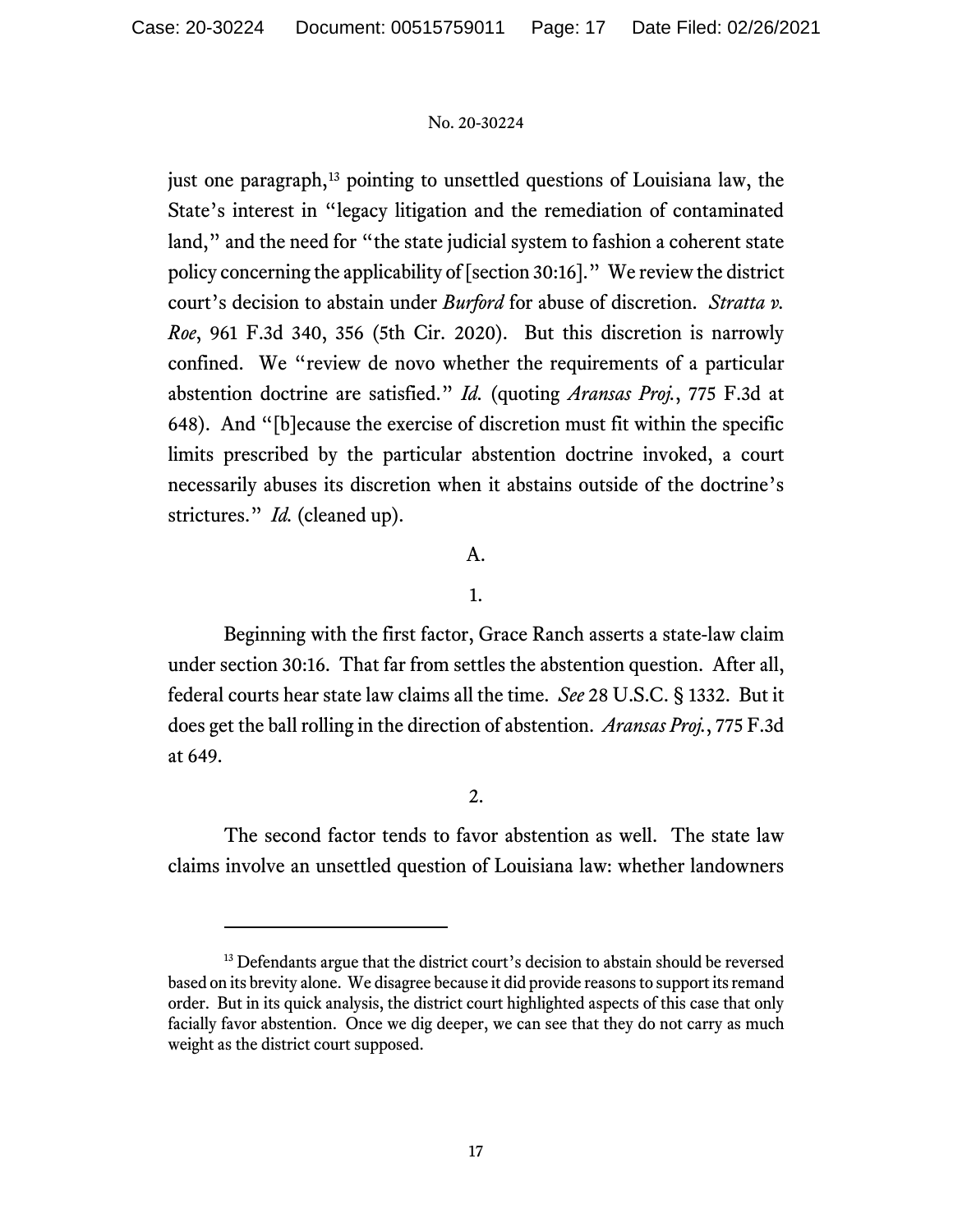can sue under section 30:16 for past violations of conservation law. *See Glob. Mktg. Sols., L.L.C. v. Blue Mill Farms, Inc.*, 267 So.3d 96, 101 (La. Ct. App. 2018) (interpreting complaint to allege ongoing, rather than past, violations under section 30:16); *id.* at 102 (Guidry, J., dissenting) (arguing that past violations "do not state a cause of action" under section 30:16).

Defendants counter that, even though this question of past versus present violations looms on the horizon, it is far from certain that this case will require inquiry into that unsettled state-law issue. They offer affirmative defenses—prescription and res judicata—that could cut off the district court's inquiry before it reaches section 30:16's scope. It may not be so easy for the district court to stay above the fray, however, because these affirmative defenses may themselves implicate unsettled state-law issues. Louisiana courts have not addressed whether prescription bars section 30:16 suits by subsequent purchasers like Grace Ranch whose damages claims have been dismissed in prior litigation. *See Eagle Pipe*, 79 So.3d at 276 & n.71; *Marin*, 48 So.3d at 256 n.18. Those defenses, however, would presumably not affect the State's ability to bring future suits. As a result, while this factor still supports abstention, the uncertainty about whether the district court will actually need to resolve the most significant unsettled state-law question may limit its weight.

Although the risk that the federal court will confront an unsettled state-law issue builds more momentum in favor of abstention, it does not on its own justify a federal court's refusal to hear the case. *Moore v. State Farm Fire & Cas. Co.*, 556 F.3d 264, 272 (5th Cir. 2009) (declining to abstain just because an "action arises under state law and requires an inquiry into an unsettled state-law issue"); *see also Lipscomb v. Columbus Mun. Separate Sch. Dist.*, 145 F.3d 238, 242 (5th Cir. 1998); *St. Paul Ins. Co. v. Trejo*, 39 F.3d 585, 589–90 (5th Cir. 1994). We frequently decide unsettled questions of state law. *See, e.g.*, *Six Dimensions, Inc. v. Perficient, Inc.*, 969 F.3d 219, 229 (5th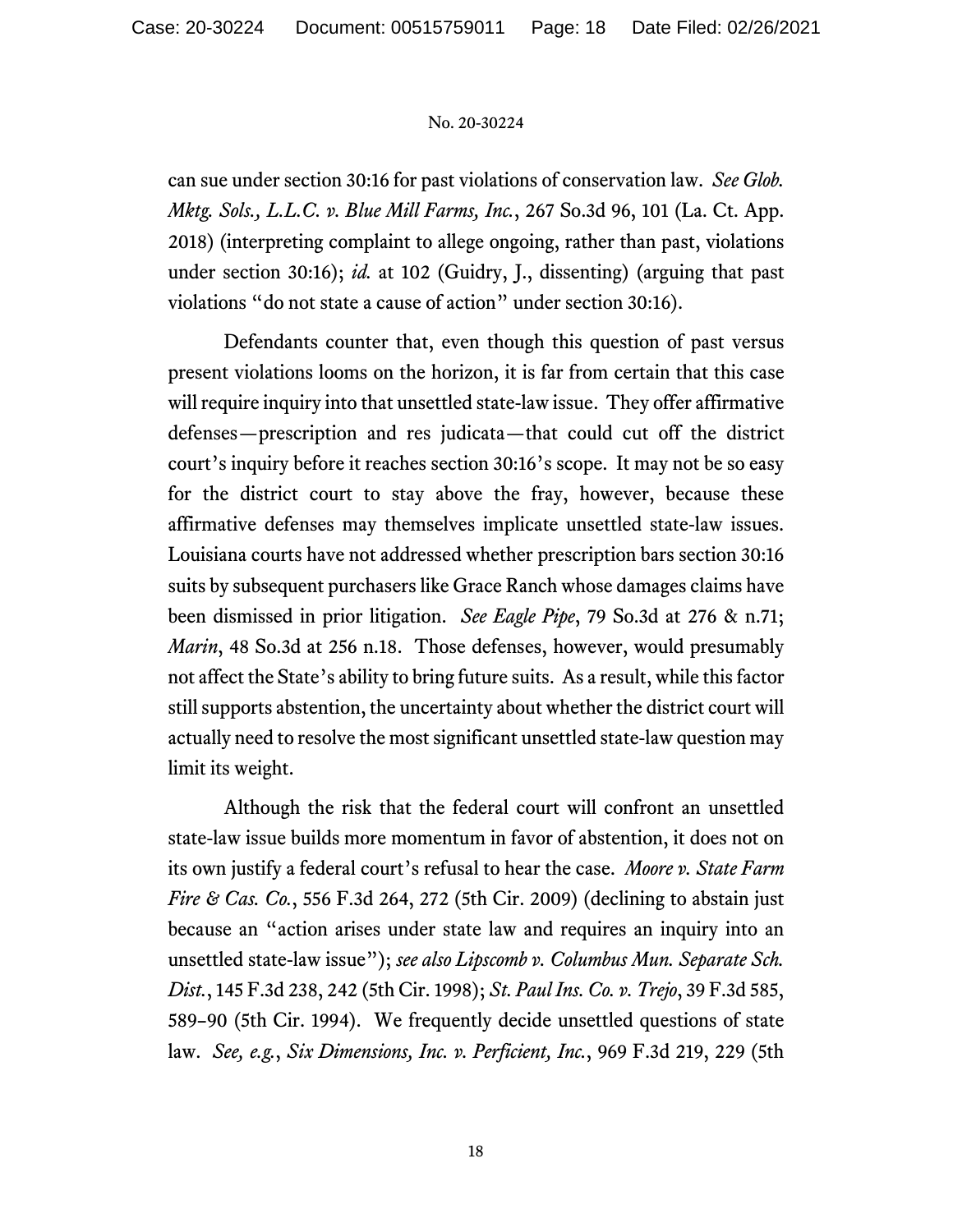Cir. 2020) (making *Erie* guess on question of California employment law); *Chevron Oronite Co. v. Jacobs Field Servs. N. Am., Inc.*, 951 F.3d 219, 234 (5th Cir. 2020) (Louisiana contract law); *Martinez v. Walgreen Co.*, 935 F.3d 396, 404 (5th Cir. 2019) (Texas tort law). And when the question of state law is especially important or difficult to resolve, we can ask a state court to decide that issue while still retaining federal jurisdiction over the case as a whole. *McMillan v. Amazon.com, Inc.*, 983 F.3d 194, 202–03 (5th Cir. 2020).

Indeed, the certification procedure arose in response to our court being too quick to abstain. The same year it decided *Burford*, the Supreme Court rebuked us for "misusing the abstention doctrine as a means to avoid deciding difficult, unsettled questions of state law." Rebecca A. Cochran, *Federal Court Certification of Questions of State Law to State Courts: A Theoretical and Empirical Study*, 29 J. Legis. 157, 164 (2003) (citing *Meredith v. City of Winter Haven*, 320 U.S. 228, 234–35 (1943)). The Court cautioned that "the difficulties of ascertaining what the state courts may hereafter determine the state law to be do not in themselves afford a sufficient ground for a federal court to decline to exercise its jurisdiction to decide a case which is properly brought to it for decision." *Meredith*, 320 U.S. at 234. Against this backdrop, the Fifth Circuit innovated the practice of certifying state-law questions to state supreme courts. Cochran, *supra*, at 165–66; *see Suns Ins. Off., Ltd. v. Clay*, 319 F.2d 505, 507–08 (5th Cir. 1963). "[T]hough it may now be regarded as settled that the mere difficulty in ascertaining state law does not justify abstention in private litigation, it is enough to permit certification." 17A WRIGHT ET AL., *supra*, § 4246.<sup>14</sup>

<span id="page-18-0"></span> $14$  No party is asking for certification here, so we do not take a view on whether it would be appropriate. Rather, we draw on this history to stress that abstention is not warranted any time difficult issues of state law vex the federal courts.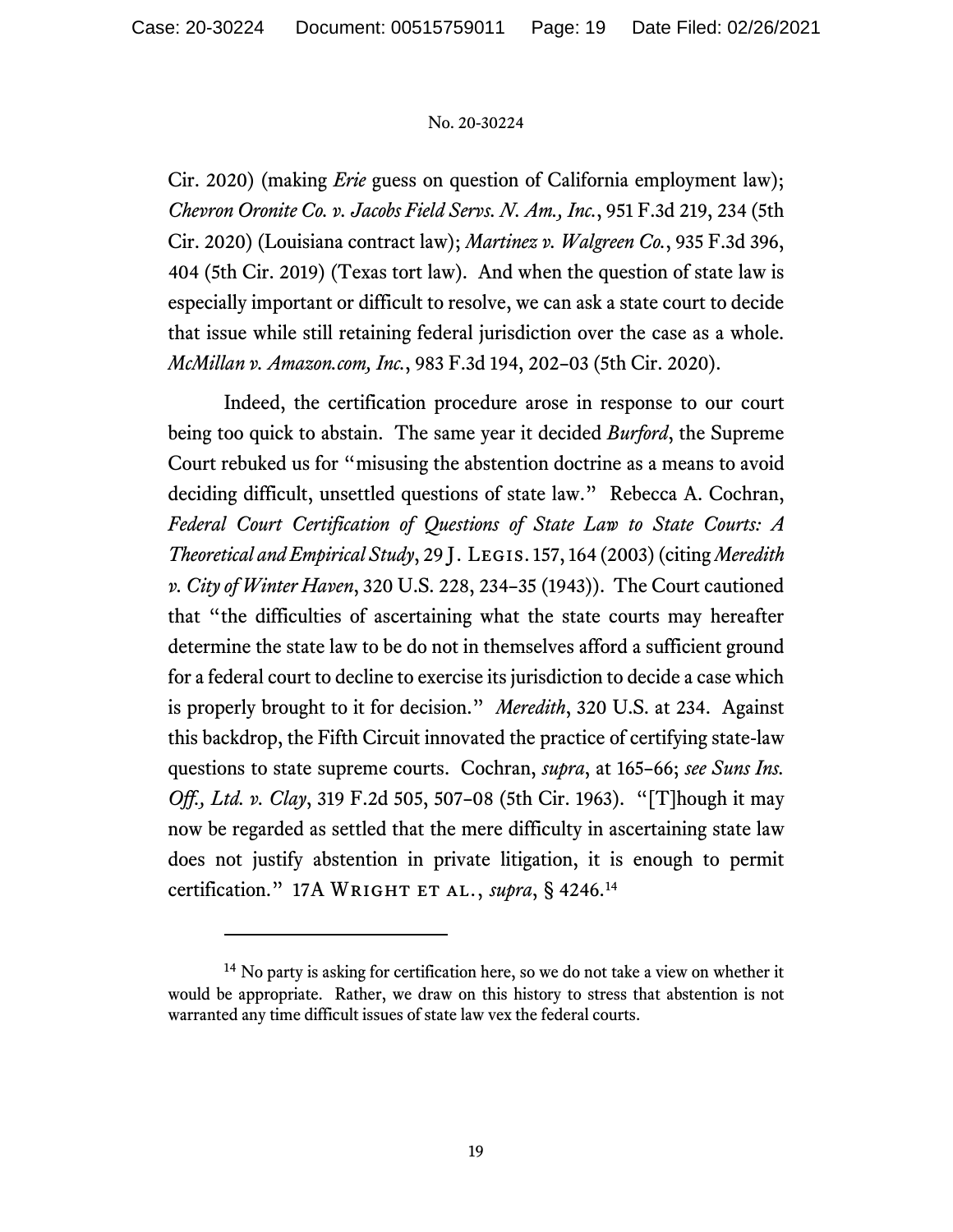Abstaining rather than certifying is even less defensible when, as here, it is not certain that the federal court will have to decide the unsettled question of state law. If, in the end, the court cannot escape an unresolved state-law question, certification offers a neat solution. But if the issue never arises, the federal court has not hastily abdicated its jurisdiction.

As the certification procedure shows, something more than a reluctance to decide questions of state law in the first instance is needed for a federal court to decline to exercise the jurisdiction Congress assigned it. Kade N. Olsen, Note, Burford *Abstention and Judicial Policymaking*, 88 N.Y.U. L. Rev. 763, 798 (2013). In *Burford* itself, federal courts threatened to usurp the role of a specialized state tribunal tasked with "shaping the policy of regulation" and evaluating a state commission's individual permitting orders for "reasonableness." 319 U.S. at 326–28. This meant that "[c]onflicts in the interpretation of state law, dangerous to the success of state policies, [were] almost certain to result" from federal court intervention. *Id.* at 334. Following *Burford*'s logic, we have found abstention proper when our exercise of jurisdiction "would involve the federal court in an open-ended 'fairness' inquiry into predominantly local matters," *Wilson*, 8 F.3d at 315, or allow the court to second-guess the policy decisions of state regulators, *Sierra Club v. City of San Antonio*, 112 F.3d 789, 796 (5th Cir. 1997). The remaining factors will determine whether there is something here like those concerns that animated *Burford*.

# 3.

The third factor favors abstention because the State has a strong interest in remediating contaminated lands. This interest is "enshrined in the Constitution of Louisiana." *Tureau*, 404 F. Supp. 3d at 1002; *see* La. STAT. ANN. § 30:29A (declaring that the state constitution mandates the legislature "set forth procedures to ensure that damage to the environment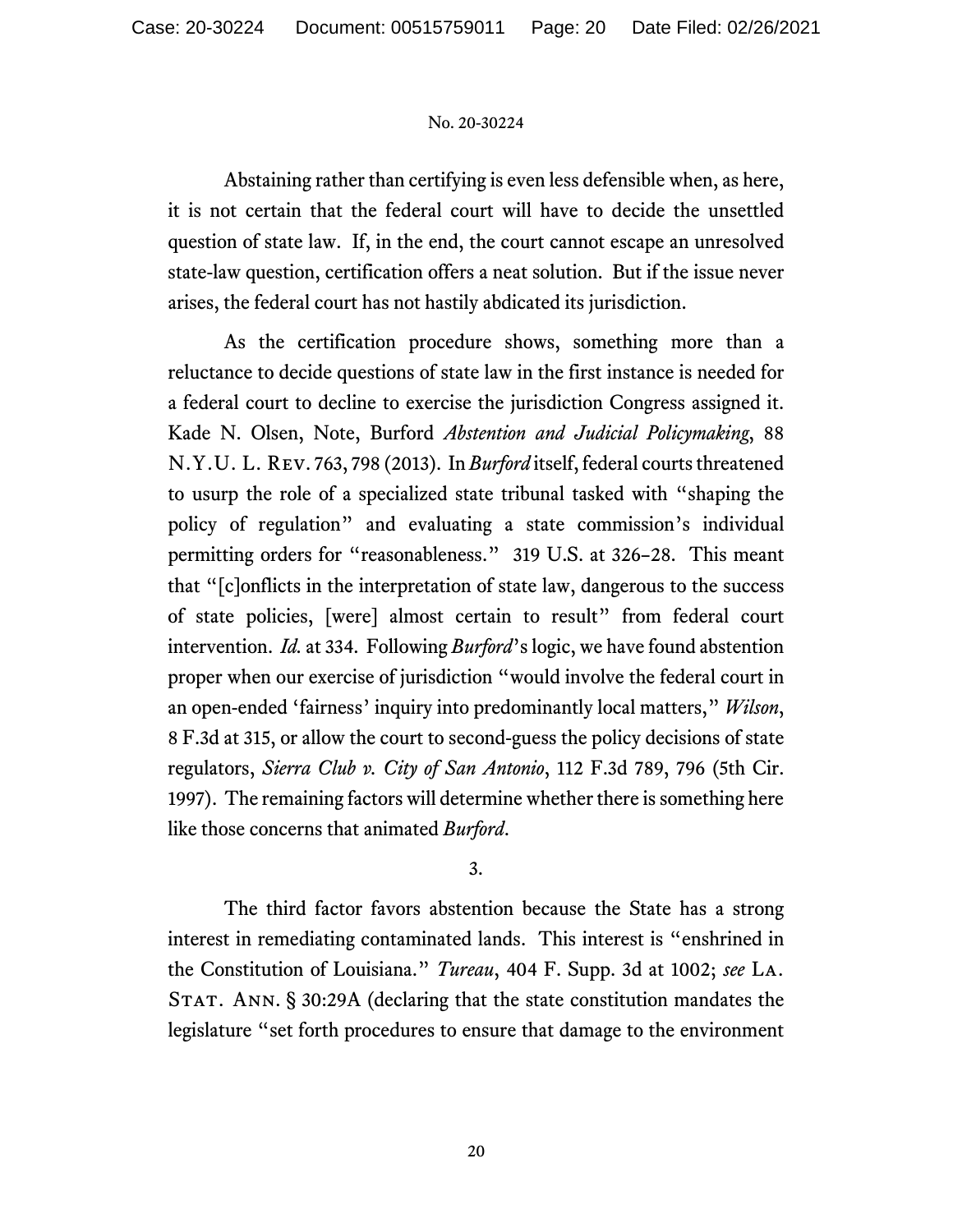is remediated to a standard that protects the public interest" (citing La. CONST. art. IX,  $\S$  1)). But like the previous factor, this lends only modest support to Grace Ranch's case for abstention.

*Burford* abstention is warranted when the state interests at stake are "paramount." *Quackenbush*, 517 U.S. at 728. Such is the case when a state administrative scheme guards an "over-all plan of regulation . . . of vital interest to the general public" from federal interference. *Burford*, 319 U.S. at 324. We have found abstention improper, however, when countervailing federal policies undermine the primacy of the state's interest, *Aransas Proj.*, 775 F.3d at 650–51, or when the state interests involved are not threatened by the limited relief sought, *Stratta*, 961 F.3d at 358. Even powerful state interests, therefore, will not always justify abstention. *See C.S. Gaidry, Inc. v. Union Oil Co. of Cal.*, 2009 WL 2765814, at \*7 (E.D. La. Aug. 27, 2009) (declining to abstain even though "oilfield remediation is an issue of importance to the State of Louisiana"). The weight that we give to the state interests at stake is properly informed by the next factor, which focuses on the potential for federal disruption of a coherent state policy.

4.

With this fourth factor, Grace Ranch hits a roadblock. It does not show that federal resolution of this suit would disrupt Louisiana's efforts to establish a coherent policy for the remediation of contaminated lands. We do not doubt that "states have a strong need for coherent policy in the regulation of finite natural resources." *Aransas Proj.*, 775 F.3d at 651 (citing *Burford*, 318 U.S. at 319, 325). But "the need for coherence is not alone a reason for abstention." *Id.* This factor is "intended to avoid recurring and confusing federal intervention in an ongoing state scheme." *Wilson*, 8 F.3d at 315. That kind of worrisome meddling is not a concern here.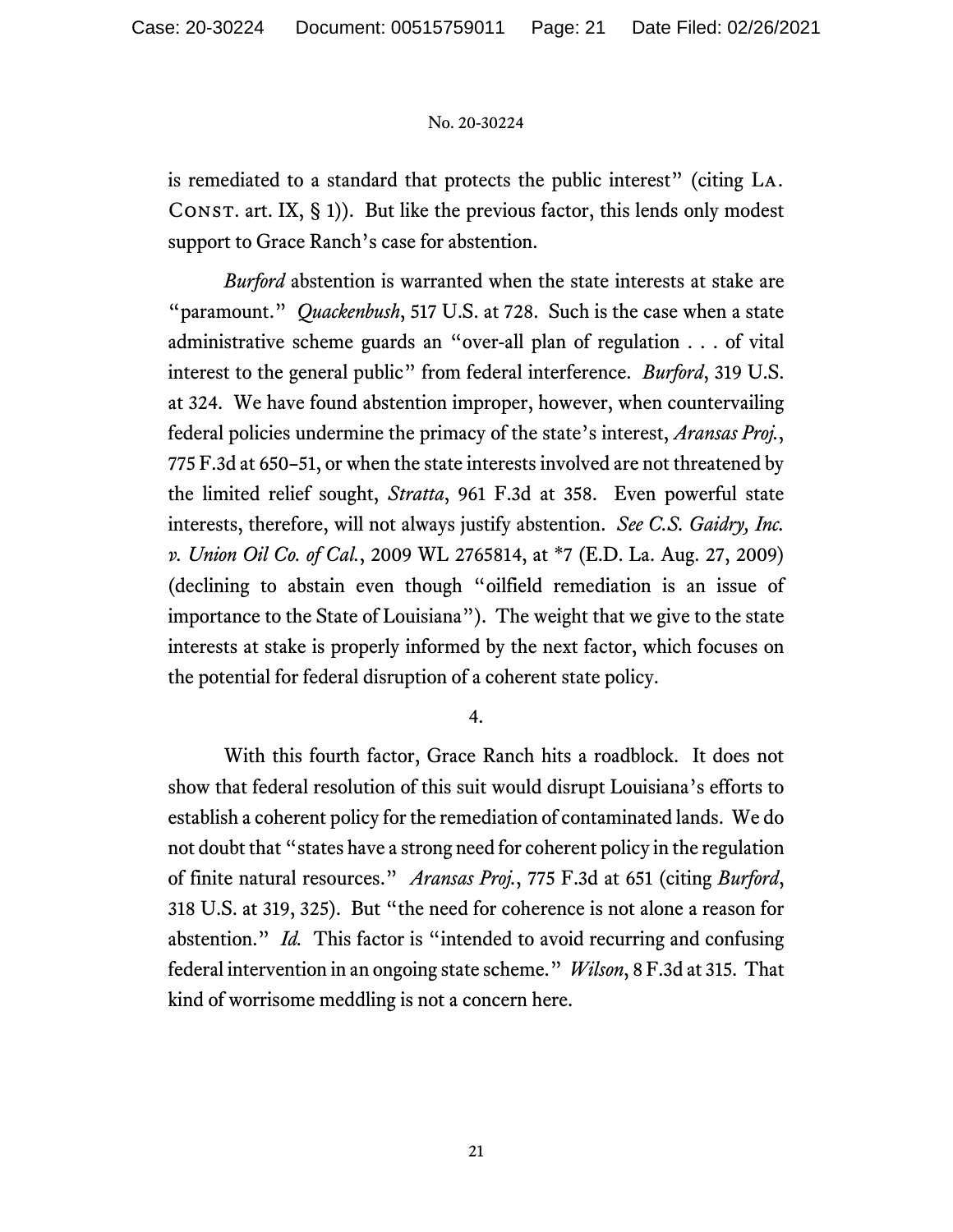The magistrate judge recognized that this case does not feature the type of "complex state administrative processes" that *Burford* abstention aims to "protect[] . . . from undue federal interference." *NOPSI*, 491 U.S. at 362. The district court, however, decided to abstain so that state courts could "fashion a coherent state policy concerning the applicability of [section 30:16]." Grace Ranch picks up on this point, protesting that a federal court ruling on its section 30:16 claim could curtail the Commissioner's enforcement authority under section 30:14. But the ability to bring a lawsuit in the Commissioner's name is not a complex administrative process. Sections 30:16 and 30:14 do not call upon courts to review the decisions of state regulators as the "working partners" of an administrative agency. *Cf. Burford*, 319 U.S. at 326. Nor do they facilitate state efforts to centralize control over highly integrated regulatory actions. *Cf. id.* at 324–25; *Sierra Club*, 112 F.3d at 794–95. These statutes authorize litigation, not administration.<sup>[15](#page-21-0)</sup>

Even if we were to assume that a suit by the Commissioner under section 30:14 represents a complex administrative process, a federal court would not disrupt this process by entering the relief that Grace Ranch seeks. *See Stratta*, 961 F.3d at 358 (holding abstention unwarranted when "the state concerns that are implicated are not overriding in light of the remedy sought"). Grace Ranch wants nothing more than an injunction against BP and BHP under section 30:16. A federal district court deciding whether to enjoin the defendants would apply Louisiana law and may have to reach the

<span id="page-21-0"></span><sup>&</sup>lt;sup>15</sup> We need not decide whether federal court intervention would disrupt the administrative processes described in La. Stat. Ann. § 30:29. Under that section, the Commissioner works with the court to develop a feasible plan for remediating contaminated land once a defendant is found liable for environmental damage. *See* La. STAT. ANN. § 30:29C. Grace Ranch has disavowed any connection between its request for injunctive relief and the procedures outlined in section 30:29.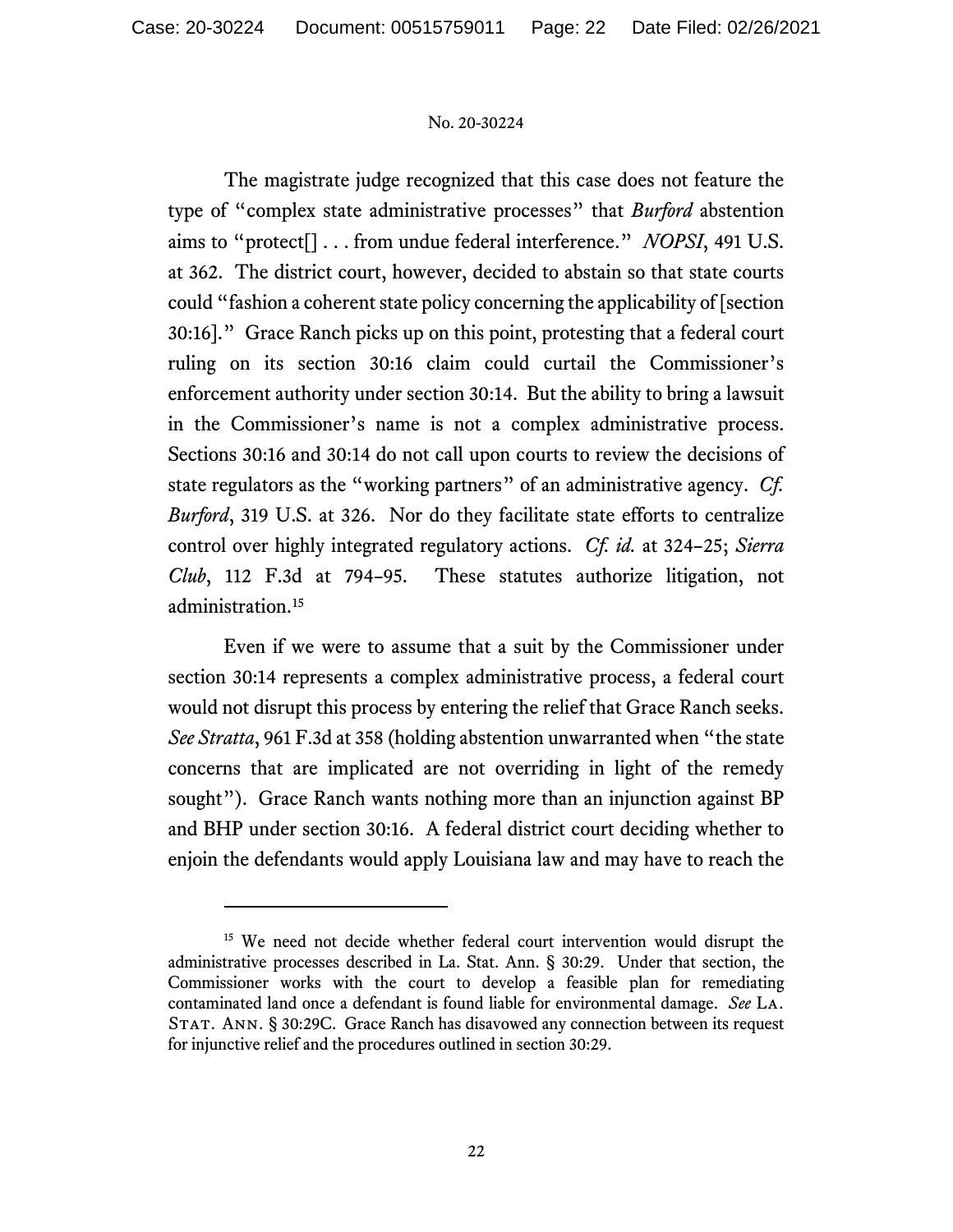unsettled question of whether relief is available for past violations. But however the federal court rules, the Commissioner will still be able to bring lawsuits to enforce Louisiana's conservation laws. Unlike the interdependent schemes that *Burford* protects from federal judicial intervention, each section 30:16 suit stands or falls on its own. Even from a precedential standpoint, a federal court ruling in this case could not restrict the scope of the Commissioner's authority when the Commissioner sues under the conservation laws; we are not the last word on questions of state law. *See Cedarholley Inv., LLC v. Pitre*, 209 So.3d 850, 853 n.3 (La. Ct. App. 2016) ("The federal district court's '*Erie*-guess' is not binding authority regarding Louisiana law.").[16](#page-22-0)

Contrast the lack of an impact this case will have on the Commissioner's authority with the potential disruption of a state regulatory scheme that compelled this court to abstain in *Sierra Club*. There, the concern was that a federal court ruling on an Endangered Species Act claim would interfere with the "comprehensive regulatory scheme" through which

<span id="page-22-0"></span><sup>&</sup>lt;sup>16</sup> Similar to the reasoning of the district court in this case, another district court decided to abstain from two section 30:16 suits based on a concern about inconsistent judicial rulings:

<sup>&</sup>quot;[T]here are § 30:16 claims before both state and federal courts throughout Louisiana. There is a strong possibility that a ruling by [the federal district court] could conflict with rulings in other courts. Such inconsistencies would create an uncertain, and thus unequitable, system for determining who bears the responsibility for remediation of contaminated land until the Louisiana Supreme Court ultimately ruled on the matter."

*Tureau*, 404 F. Supp. at 1002; *Guilbeau*, 2019 WL 3801647, at \*7. The concern that state and federal courts might inconsistently resolve important legal questions underlies the second factor, *see Wilson*, 8 F.3d at 315, but does not support the fourth factor. As explained above, the fourth factor is concerned with protecting an interdependent state regulatory scheme from federal court intervention.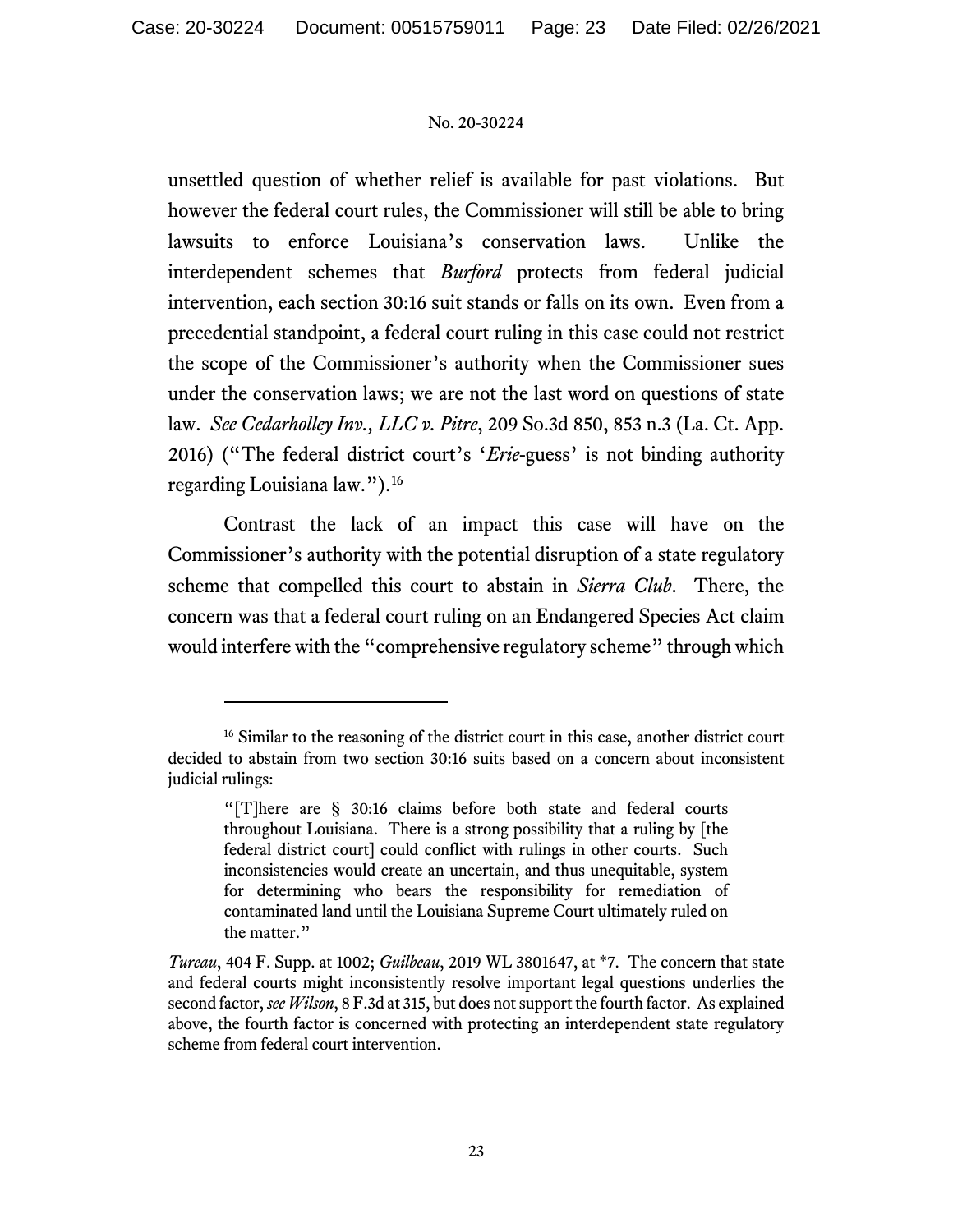Texas governed an aquifer. 112 F.3d at 794. The agency overseeing the aquifer controlled the withdrawal of water through a permit system. *Id*. A federal court injunction regulating water use would have directly conflicted with the water withdrawals set by the state agency, *id*. at 794–95, just as a federal court ruling concerning the drilling rights of one landowner would have conflicted with the need, "based on geologic realities, [for] each oil and gas field [to] be regulated as a unit for conservation purposes" in *Burford*. 319 U.S. at 319. Unlike rulings affecting an aquifer or oil field, a ruling concerning Grace Ranch's property will not "necessarily affect[] other parties" within "a single integrated system." *Sierra Club*, 112 F.3d at 794–95 (citation omitted).

Defendants go too far in saying that abstention applies only when there is a parallel state administrative proceeding, such as the Texas Railroad Commission rulings in *Burford*. But when there is not a parallel proceeding, there typically is at least the "potential for conflict with state regulatory law or policy." *NOPSI*, 491 U.S. at 362 (citation omitted); *id.* (observing that, even in such cases, abstention might not be warranted). For the reasons we have explained, we do not see that the exercise of federal jurisdiction over this case poses that risk. Whatever the result of Grace Ranch's case, the Commissioner will remain free to enforce the same law for other land in the state.

5.

The fifth factor also weighs against abstention. Louisiana provides no special forum for judicial review. Instead, section 30:16 incorporates the venue provisions of section 30:14 authorizing the Commissioner to sue "in the parish of the residence of any one of the defendants or in the parish where the violation is alleged to have occurred or is threatened." LA. STAT. ANN. § 30:14.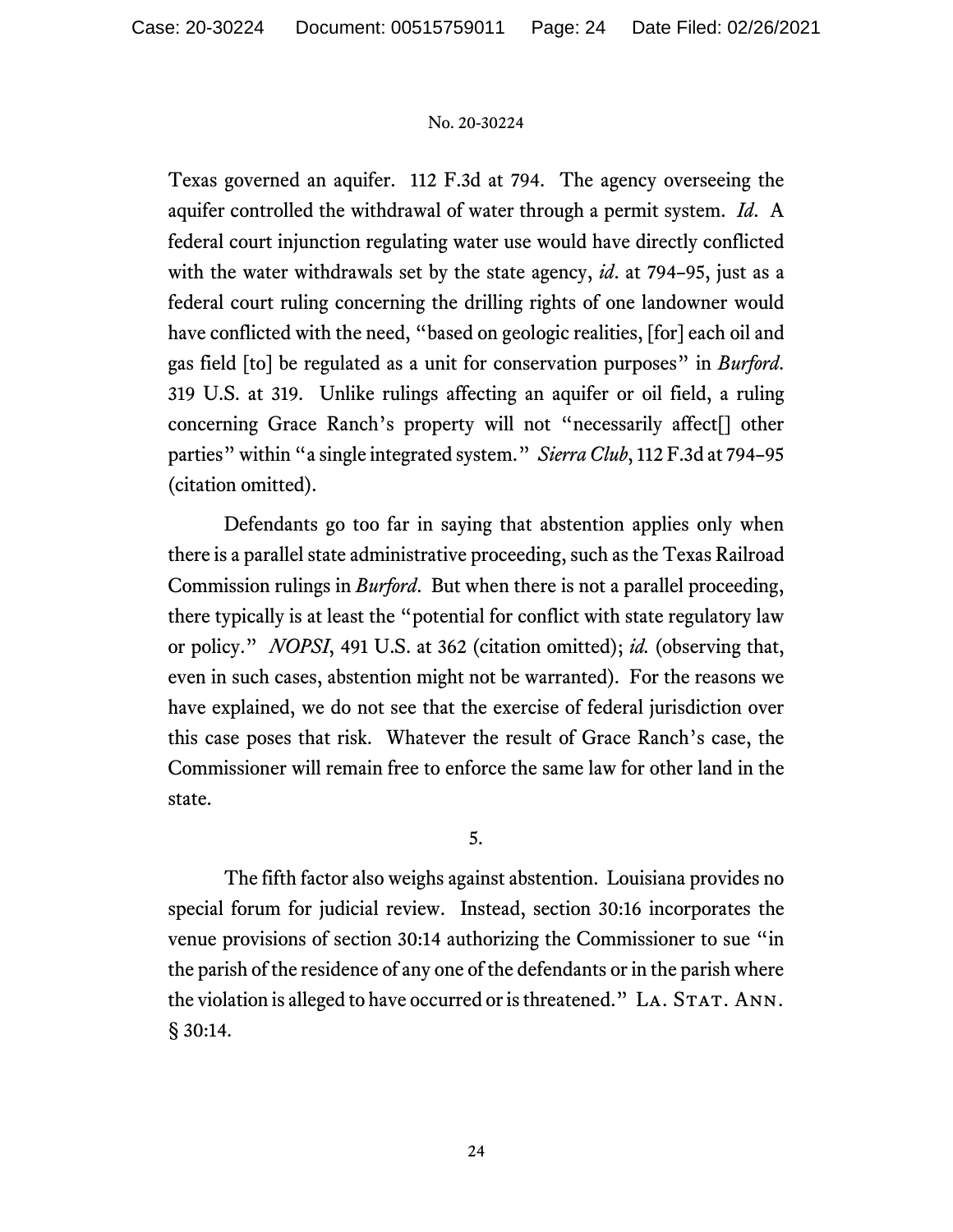This regime is thus unlike *Burford*, in which Texas allowed judicial review of Railroad Commission orders only in the state district courts sitting in Austin. 319 U.S. at 326. That indicator of a strong state interest in uniformity is lacking here. *Cf. id*. (noting that concentrating judicial review in one forum aimed to "prevent the confusion of multiple review of the same general issues"). Louisiana has allowed these conservation suits to be brought, like most lawsuits, anywhere in the State even though that may result in conflicting caselaw before an issue reaches the state supreme court. Louisiana's treating section 30:16 suits like regular litigation for venue purposes suggests there is not a special need for centralized decisionmaking that federal court intervention might undermine.

# B.

So the first three factors favor abstention to varying degrees and the last two counsel against it. Where does that leave us?

The argument for abstention boils down to this: the case involves state law claims, with the potential need to decide an unsettled question of state law, in an area of general importance to the State. That is not nothing on the federalism side of the scale. But nor is it enough to have us refrain from our general duty to exercise the jurisdiction Congress has given us.

Grace Ranch cites no decision to abstain in which only the first three factors favored abstention. And it would not be unusual for a case to present those three factors. Section 30:16 has some peculiarities, such as the inclusion of the state official in any injunction, but there are many laws that both the government and private parties can enforce. *See generally* Zachary D. Clopton, *Redundant Public-Private Enforcement*, 69 VAND. L. REV. 285, 294–99 (2016)(discussing examples in antitrust, securities, civil rights, labor, employment, and consumer protection law). A private party pursuing state consumer protection or antitrust claims removed to federal court on diversity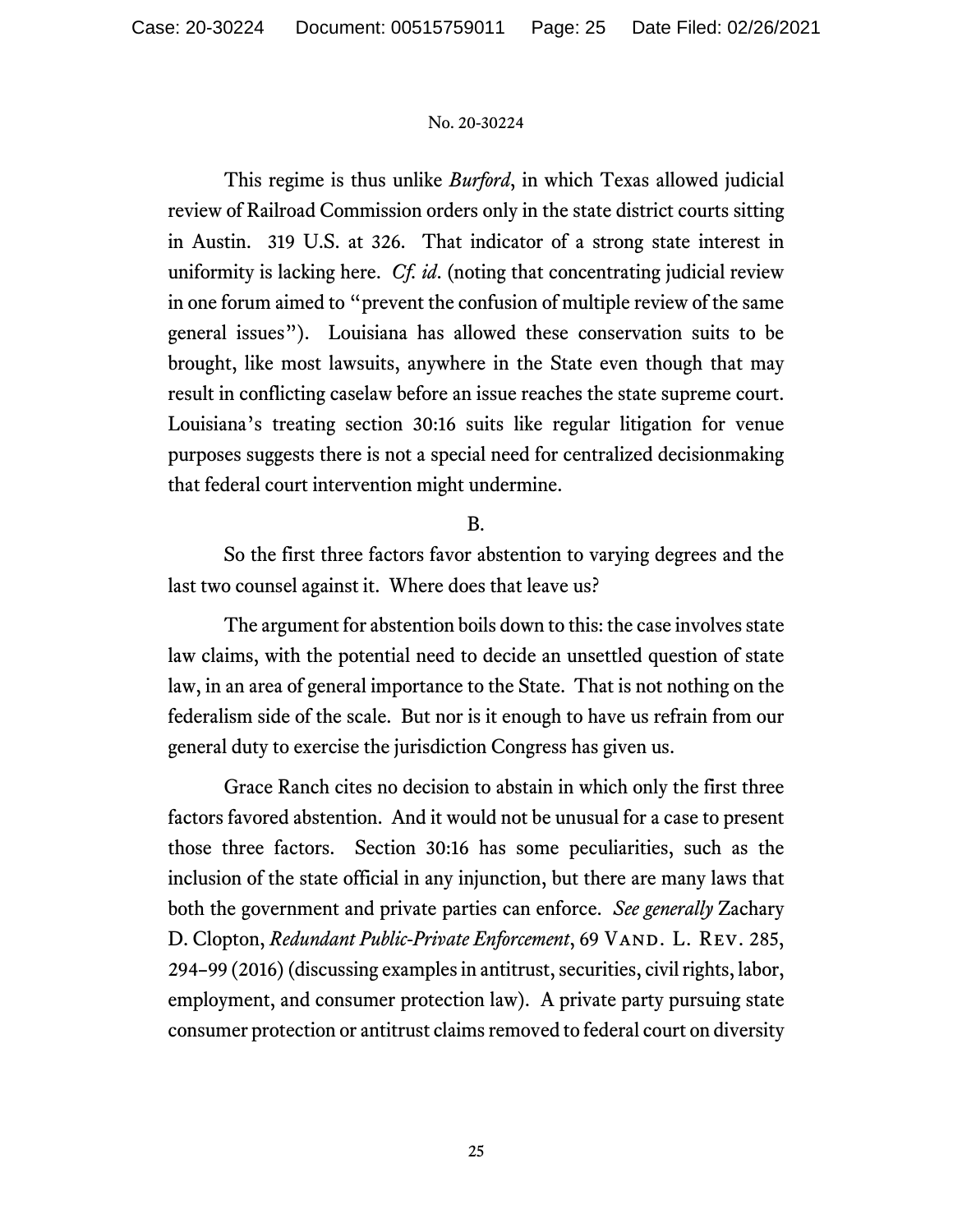grounds would often be able to make the same abstention argument Grace Ranch advances: the case might require the federal court to decide unsettled state law questions, resulting in caselaw (not binding in state court) that weakens the State's enforcement power when it later enforces the same law. Yet we have seen no such cases in which a federal court abstains.

Grace Ranch recognized that its argument for abstention largely turns on the possibility a federal court will have to make an *Erie* guess to decide whether legacy plaintiffs can obtain injunctive relief requiring remediation. At oral argument, it said that abstention would likely not be warranted in these types of cases once the state supreme court decides that issue. The only other federal district court to abstain from a section 30:16 case has made the same point. *Tureau*, 404 F. Supp. 3d at 1002. But as we have discussed, certification accommodates the federalism interests that favor having a state court decide important, unsettled questions of state law.

The concession that there would be little basis for abstention after the question of past violations is definitively resolved shows that the particular outcome of one of these remediation cases is independent of any other. They do not involve an integrated state regulatory scheme in which a federal court's tapping on one block in the Jenga tower might cause the whole thing to crumble. That fundamental *Burford* concern—that a federal court might undermine "a comprehensive scheme governing a matter of vital state interest . . . where uniform application of rules was important," *Sierra Club*, 112 F.3d at 796—is missing here. *See also NOPSI*, 491 U.S. at 362 (reversing an abstention ruling from our court because federal court review "would not disrupt the State's attempt *to ensure uniformity* in the treatment of an 'essentially local problem'" (emphasis added) (quoting *Ala. Pub. Serv. Comm'n v. S. Ry. Co.*, 341 U.S. 341, 347 (1951)). As a result, abstention is not warranted.